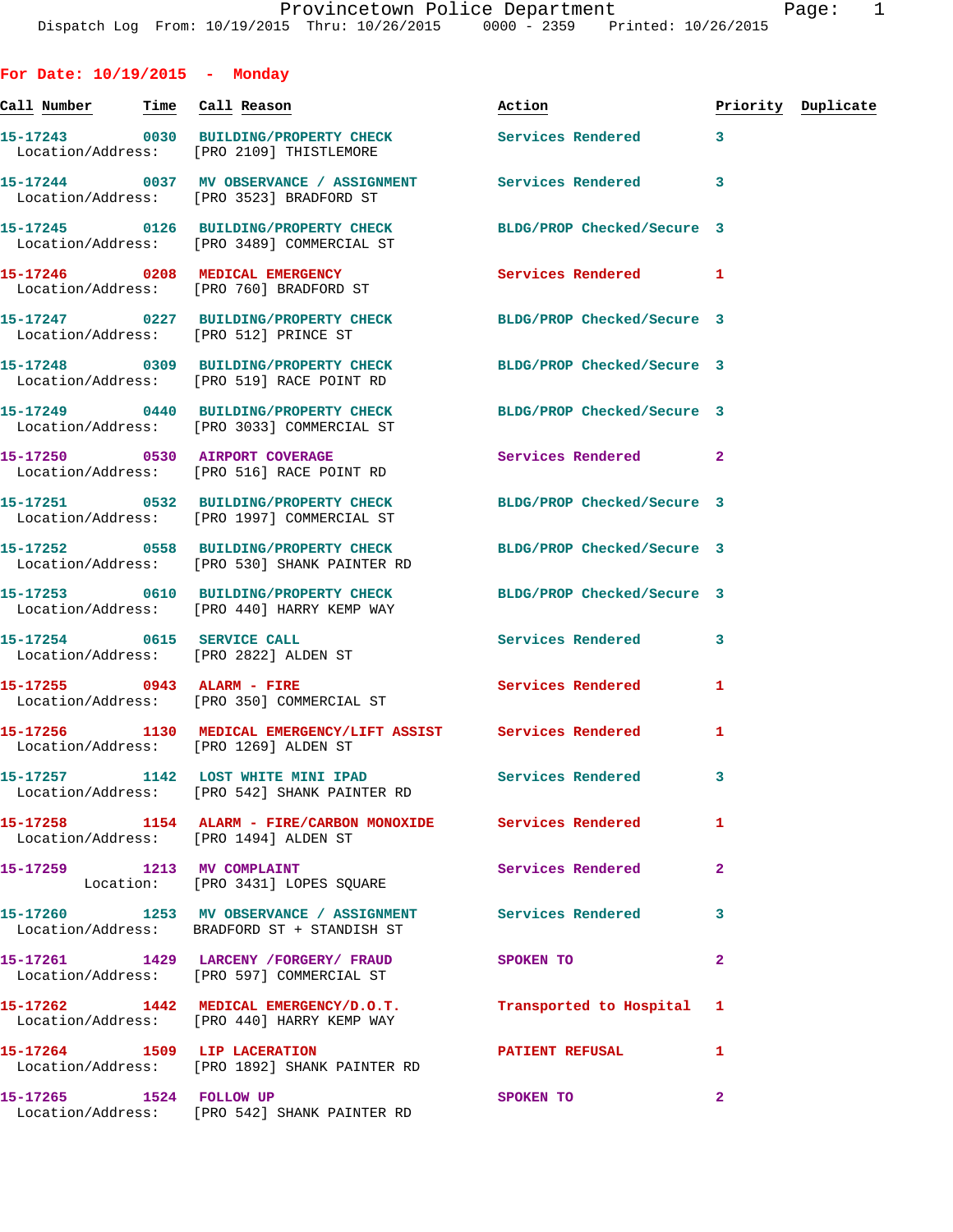|                                       | Provincetown Police Department<br>Dispatch Log From: 10/19/2015 Thru: 10/26/2015 0000 - 2359 Printed: 10/26/2015 |                            |                | Page: 2 |  |
|---------------------------------------|------------------------------------------------------------------------------------------------------------------|----------------------------|----------------|---------|--|
|                                       | 15-17267 1623 PARKED MV COMPLAINT<br>Location/Address: [PRO 510] PLEASANT ST                                     | Services Rendered 2        |                | 1       |  |
|                                       | 15-17268 1641 COMPLAINT/ITEM RETURNED SPOKEN TO<br>Location/Address: [PRO 3718] BRADFORD ST                      |                            | 3 <sup>2</sup> | 1       |  |
|                                       | 15-17269 1657 ABANDONED BIKES<br>Location/Address: [PRO 341] COMMERCIAL ST                                       | Services Rendered          | $\overline{2}$ |         |  |
|                                       | 15-17270 1706 911 CALL TRANSFER<br>Location/Address: [PRO 2754] ROUTE 6                                          | Taken/Referred to Other 1  |                |         |  |
| Location/Address: [PRO 3222] ALDEN ST | 15-17271 1726 DIGESTIVE ISSUES/TRANSPORT Transported to Hospital 1                                               |                            |                |         |  |
|                                       | 15-17272 1738 PARK, WALK & TALK Services Rendered 2<br>Location/Address: [PRO 105] COMMERCIAL ST                 |                            |                |         |  |
|                                       | 15-17274 1744 LOST/STOLEN WALLET<br>Location/Address: [PRO 196] COMMERCIAL ST                                    | Services Rendered 3        |                |         |  |
|                                       | 15-17275 1839 BUILDING/PROPERTY CHECK BLDG/PROP Checked/Secure 3<br>Location/Address: [PRO 2539] RYDER ST        |                            |                |         |  |
|                                       | 15-17276 1841 BURGLAR ALARM<br>Location/Address: [PRO 446] HOWLAND ST                                            | Services Rendered 1        |                |         |  |
|                                       | 15-17277 1853 BUILDING/PROPERTY CHECK BLDG/PROP Checked/Secure 3<br>Location/Address: [PRO 519] RACE POINT RD    |                            |                |         |  |
|                                       | 15-17278 1918 BUILDING/PROPERTY CHECK BLDG/PROP Checked/Secure 3<br>Location/Address: [PRO 530] SHANK PAINTER RD |                            |                |         |  |
|                                       | 15-17279 1925 BUILDING/PROPERTY CHECK BLDG/PROP Checked/Secure 3<br>Location/Address: [PRO 1638] COMMERCIAL ST   |                            |                |         |  |
|                                       | 15-17280 1950 MV OBSERVANCE / ASSIGNMENT Services Rendered 3<br>Location/Address: [PRO 2206] COMMERCIAL ST       |                            |                |         |  |
|                                       | 15-17281 2007 DOG IN STORE<br>Location/Address: [PRO 3076] COMMERCIAL ST                                         | Services Rendered          | $\overline{2}$ |         |  |
| 15-17282 2106 FOX CALL                | Location/Address: [PRO 60] BRADFORD ST                                                                           | Services Rendered          | $\mathbf{2}$   |         |  |
|                                       | 15-17283 2118 BUILDING/PROPERTY CHECK BLDG/PROP Checked/Secure 3<br>Location/Address: [PRO 182] COMMERCIAL ST    |                            |                |         |  |
|                                       | 15-17284 2141 MV OBSERVANCE / ASSIGNMENT<br>Location/Address: RYDER ST + BRADFORD ST                             | No Action Required         | 3              |         |  |
|                                       | 15-17286 2346 BUILDING/PROPERTY CHECK<br>Location/Address: [PRO 2483] COMMERCIAL ST                              | <b>Services Rendered</b>   | 3              |         |  |
|                                       | 15-17287 2349 MV OBSERVANCE / ASSIGNMENT<br>Location/Address: [PRO 595] BRADFORD ST                              | <b>Services Rendered</b>   | 3              |         |  |
|                                       | 15-17288 2351 MV OBSERVANCE / ASSIGNMENT Services Rendered<br>Location/Address: [PRO 106] COMMERCIAL ST          |                            | 3              |         |  |
|                                       |                                                                                                                  | BLDG/PROP Checked/Secure 3 |                |         |  |
| For Date: $10/20/2015$ - Tuesday      |                                                                                                                  |                            |                |         |  |

| 15-17285<br>Location/Address: | 0000 | <b>LOBBY TRAFFIC</b><br>[PRO 542] SHANK PAINTER RD         | Services Rendered |                            |  |
|-------------------------------|------|------------------------------------------------------------|-------------------|----------------------------|--|
| 15-17290<br>Location/Address: | 0014 | <b>BUILDING/PROPERTY CHECK</b><br>(PRO 1989) COMMERCIAL ST |                   | BLDG/PROP Checked/Secure 3 |  |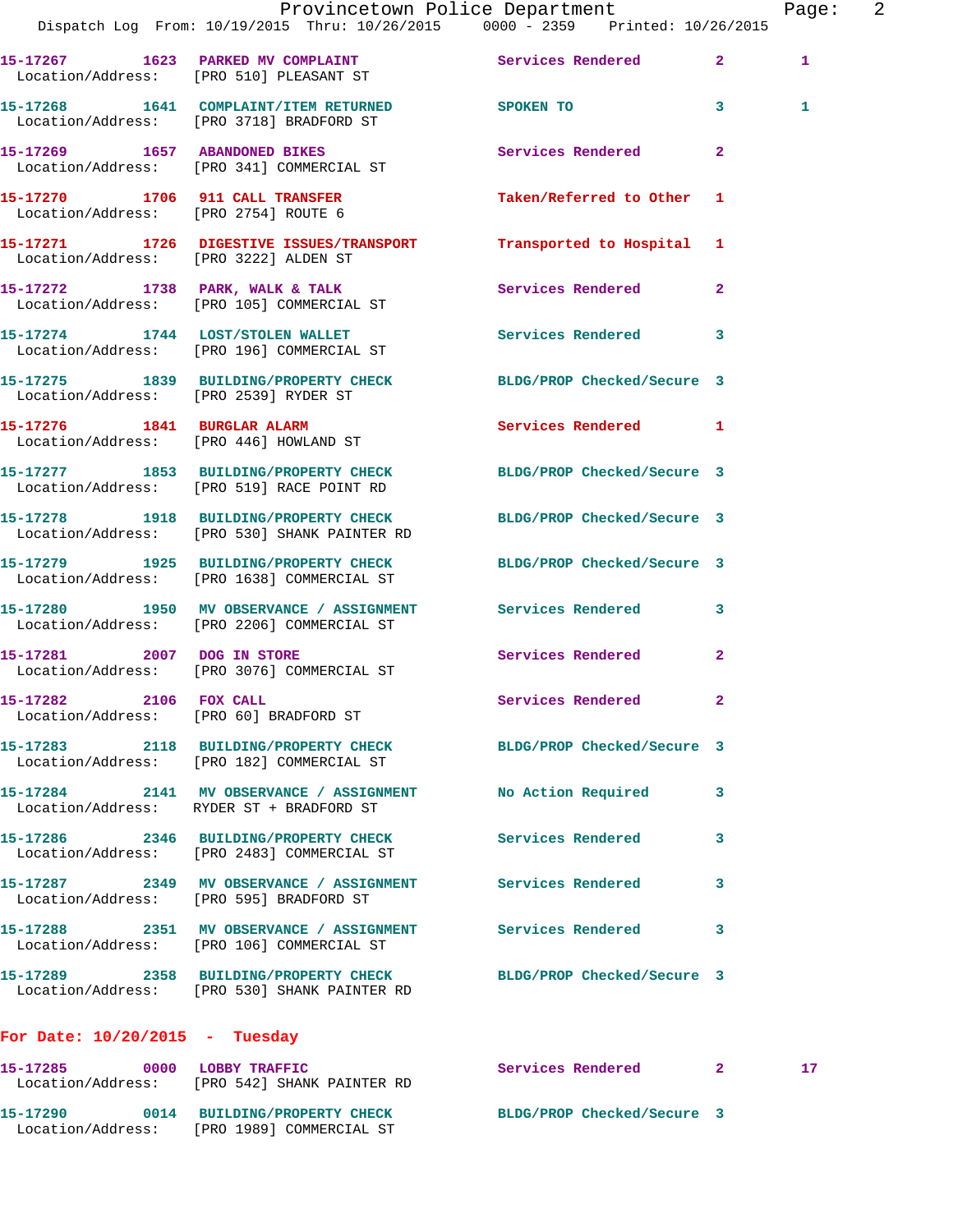**15-17291 0022 BUILDING/PROPERTY CHECK BLDG/PROP Checked/Secure 3**  Location/Address: [PRO 2206] COMMERCIAL ST **15-17292 0032 BUILDING/PROPERTY CHECK BLDG/PROP Checked/Secure 3**  Location/Address: [PRO 554] TREMONT ST **15-17293 0047 MV OBSERVANCE / ASSIGNMENT Services Rendered 3**  Location/Address: [PRO 2489] BRADFORD ST **15-17294 0111 BUILDING/PROPERTY CHECK BLDG/PROP Checked/Secure 3**  Location/Address: [PRO 182] COMMERCIAL ST **15-17295 0121 PARK, WALK & TALK Services Rendered 2**  Location/Address: COMMERCIAL ST 15-17296 0148 MV STOP **Services Rendered** 3 Location/Address: [PRO 525] COMMERCIAL ST **15-17297 0204 BUILDING/PROPERTY CHECK BLDG/PROP Checked/Secure 3**  Location/Address: [PRO 3256] COMMERCIAL ST **15-17298 0248 BUILDING/PROPERTY CHECK BLDG/PROP Checked/Secure 3**  Location/Address: [PRO 3033] COMMERCIAL ST **15-17299 0419 BUILDING/PROPERTY CHECK BLDG/PROP Checked/Secure 3**  Location/Address: [PRO 99] COMMERCIAL ST **15-17300 0535 BUILDING/PROPERTY CHECK Services Rendered 3**  Location/Address: [PRO 3430] COMMERCIAL ST **15-17301 0601 BUILDING/PROPERTY CHECK BLDG/PROP Checked/Secure 3**  Location/Address: [PRO 440] HARRY KEMP WAY **15-17302 0605 AIRCRAFT Services Rendered 2**  Location/Address: [PRO 516] RACE POINT RD **15-17303 0703 MEDICAL EMERGENCY Services Rendered 1**  Location/Address: [PRO 2853] SHANK PAINTER RD **15-17305 0735 BUILDING/PROPERTY CHECK BLDG/PROP Checked/Secure 3**  Location/Address: [PRO 447] JEROME SMITH RD **15-17306 0759 BUILDING/PROPERTY CHECK BLDG/PROP Checked/Secure 3**  Location/Address: [PRO 3287] ROUTE 6 **15-17307 0807 MV OBSERVANCE / ASSIGNMENT No Action Required 3**  Location/Address: SHANK PAINTER RD + JEROME SMITH RD 15-17308 0807 PARK, WALK & TALK **Services Rendered** 2 Location/Address: [PRO 285] COMMERCIAL ST **15-17309 0809 SCHOOL Services Rendered 3**  Location/Address: [PRO 569] WINSLOW ST **15-17310 0844 BUILDING/PROPERTY CHECK Services Rendered 3**  Location/Address: [PRO 571] ALDEN ST **15-17311 0914 MV OBSERVANCE / ASSIGNMENT Services Rendered 3**  Location/Address: SNAIL RD **15-17312 1003 ASSIST AGENCY / MUTUAL AID Taken/Referred to Other 3**  Location/Address: [PRO 2490] PROVINCELANDS RD **15-17313 1007 BUILDING/PROPERTY CHECK BLDG/PROP Checked/Secure 3**  Location/Address: [PRO 2494] BRADFORD ST **15-17314 1007 MV OBSERVANCE / ASSIGNMENT No Action Required 3**  Location/Address: BRADFORD ST + HOWLAND ST

**15-17315 1019 MV STOP No Action Required 3**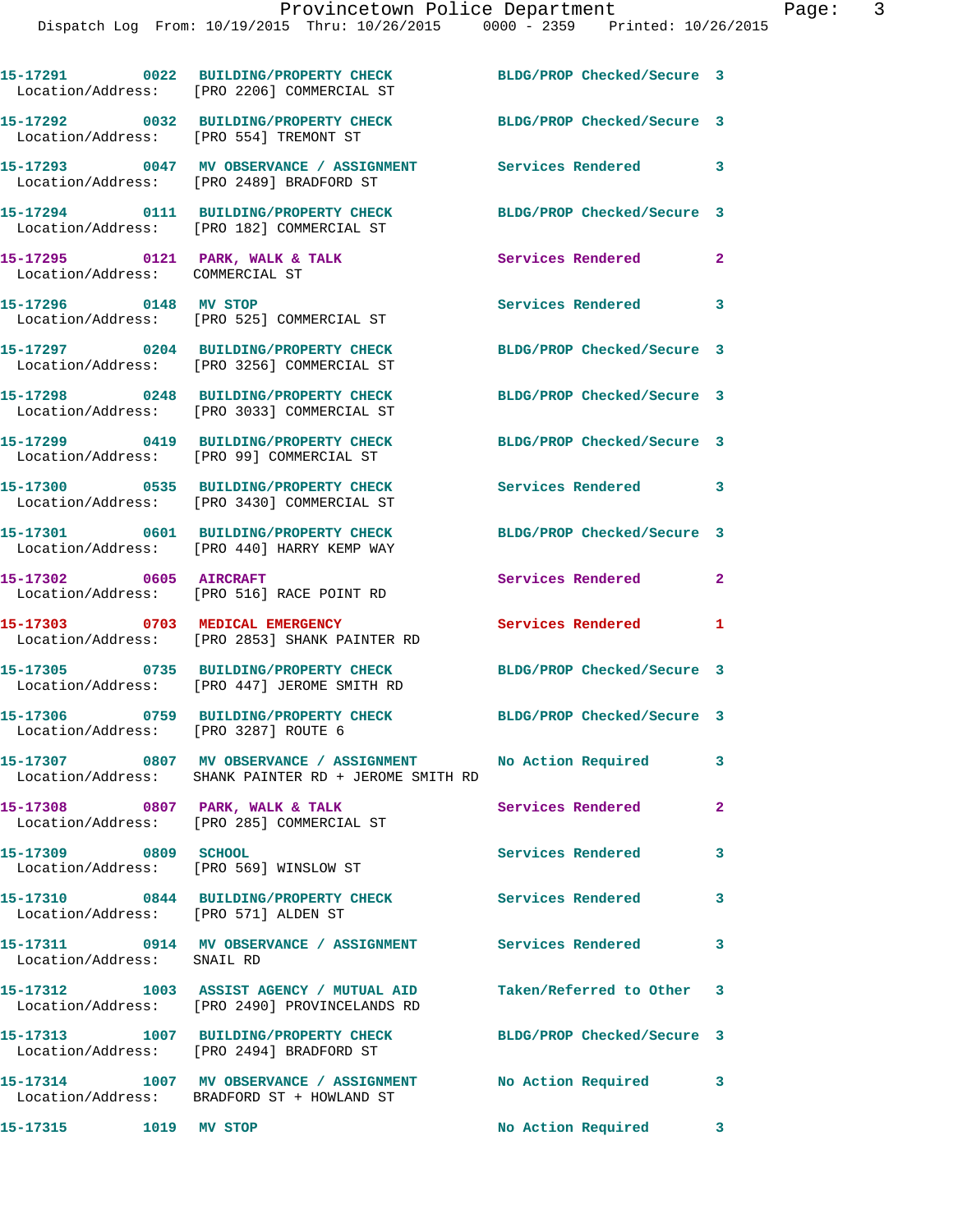|                                      | Dispatch Log From: 10/19/2015 Thru: 10/26/2015 0000 - 2359 Printed: 10/26/2015                                  | Provincetown Police Department | Page:  4       |
|--------------------------------------|-----------------------------------------------------------------------------------------------------------------|--------------------------------|----------------|
|                                      | Location/Address: [PRO 2227] BRADFORD ST                                                                        |                                |                |
|                                      | 15-17316 1025 FOLLOW UP/PIGEON<br>Location/Address: [PRO 516] RACE POINT RD                                     | Services Rendered 2            |                |
|                                      | 15-17317 1034 FOLLOW UP<br>Location/Address: [PRO 1879] FRANKLIN ST                                             | Services Rendered              | $\overline{2}$ |
| 15-17318 1059 F/U FOX                | Location/Address: [PRO 60] BRADFORD ST                                                                          | Services Rendered 2            |                |
| Refer To Accident: 15-74-AC          | 15-17319 1115 MV ACCIDENT/MINOR<br>Location/Address: [PRO 526] RYDER ST EXT                                     | Services Rendered 1            |                |
|                                      | 15-17320 1226 ASSIST CITIZEN/FINGERPRINTING Services Rendered 3<br>Location/Address: [PRO 542] SHANK PAINTER RD |                                |                |
|                                      | 15-17322 1306 PARK, WALK & TALK<br>Location/Address: [PRO 488] MAYFLOWER ST                                     | Services Rendered 2            |                |
| Location/Address: BRADFORD ST        | 15-17323 1308 BUILDING/PROPERTY CHECK BLDG/PROP Checked/Secure 3                                                |                                |                |
| Location/Address: [PRO 2521] ROUTE 6 | 15-17324 1329 MV OBSERVANCE / ASSIGNMENT Services Rendered 3                                                    |                                |                |
|                                      | 15-17325 1337 911 GENERAL/MISDIAL<br>Location/Address: [PRO 515] RACE POINT RD                                  | No Action Required 1           |                |
|                                      | 15-17326 1349 MV OBSERVANCE / ASSIGNMENT No Action Required 3<br>Location/Address: BRADFORD ST + STANDISH ST    |                                |                |
|                                      | 15-17327 1357 FOLLOW UP<br>Location/Address: [PRO 488] MAYFLOWER ST                                             | Services Rendered              | $\mathbf{2}$   |
|                                      | 15-17328 1424 ANIMAL CALL/PIGEON Services Rendered<br>Location/Address: [PRO 516] RACE POINT RD                 |                                | $\overline{2}$ |
|                                      | 15-17329 1433 COMPLAINT<br>Location/Address: [PRO 395] COMMERCIAL ST                                            | Services Rendered 3            |                |
|                                      | 15-17330 1436 FOLLOW UP<br>Location/Address: [PRO 3258] BRADFORD ST                                             | <b>SPOKEN TO</b>               |                |
|                                      | 15-17332 1448 ALARM - GENERAL<br>Location/Address: [PRO 2056] KIMBERLY LN                                       | No Action Required 1           |                |
|                                      | 15-17331 1450 MEDICAL EMERGENCY<br>Location/Address: [PRO 411] CONWELL ST                                       | Transported to Hospital 1      |                |
|                                      | 15-17334 1532 BUILDING/PROPERTY CHECK Services Rendered 3<br>Location/Address: [PRO 2500] COMMERCIAL ST         |                                |                |
|                                      | 15-17335 1538 BUILDING/PROPERTY CHECK BLDG/PROP Checked/Secure 3<br>Location/Address: [PRO 519] RACE POINT RD   |                                |                |
|                                      | 15-17336 1542 MV COMPLAINT-STOLEN PLATES Services Rendered<br>Location/Address: [PRO 526] RYDER ST EXT          |                                | $\mathbf{2}$   |
| 15-17337 1610 FOUND VISA CARD        | Location/Address: [PRO 1952] COMMERCIAL ST                                                                      | No Action Required 3           |                |
|                                      | 15-17338 1648 FOLLOW UP<br>Location/Address: [PRO 526] RYDER ST EXT                                             | No Action Required             | $\mathbf{2}$   |
|                                      | 15-17339 1842 BUILDING/PROPERTY CHECK BLDG/PROP Checked/Secure 3<br>Location/Address: [PRO 1638] COMMERCIAL ST  |                                |                |
|                                      | 15-17340 1848 PARK, WALK & TALK<br>Location/Address: [PRO 175] COMMERCIAL ST                                    | Services Rendered 2            |                |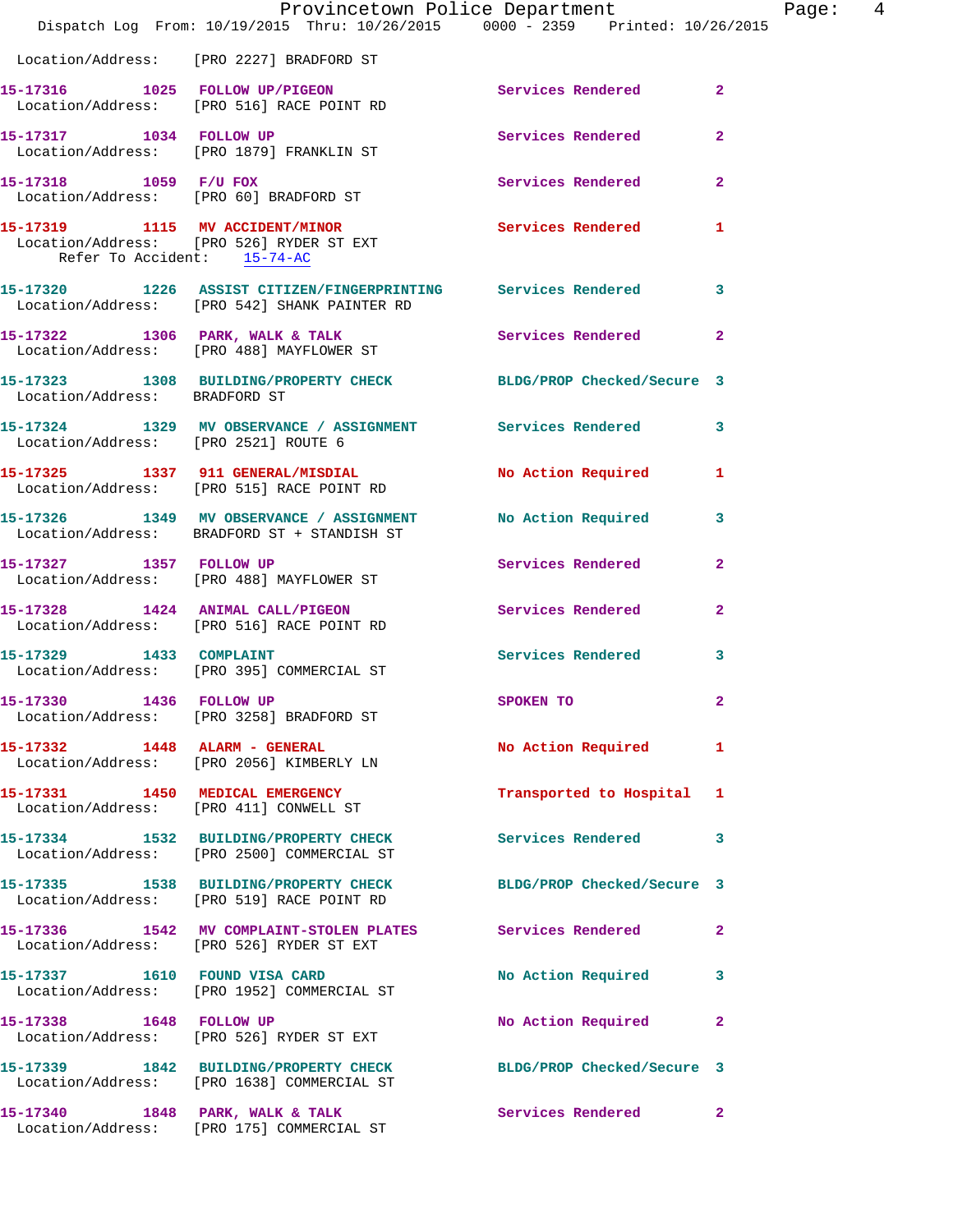|                                    | 15-17341 1927 BUILDING/PROPERTY CHECK<br>Location/Address: [PRO 182] COMMERCIAL ST                            | BLDG/PROP Checked/Secure 3 |                         |
|------------------------------------|---------------------------------------------------------------------------------------------------------------|----------------------------|-------------------------|
|                                    | 15-17342 2024 BUILDING/PROPERTY CHECK<br>Location/Address: [PRO 2206] COMMERCIAL ST                           | BLDG/PROP Checked/Secure 3 |                         |
| Location/Address: BRADFORD ST      | 15-17343 2044 MV OBSERVANCE / ASSIGNMENT Services Rendered 3                                                  |                            |                         |
|                                    | 15-17344 2130 BUILDING/PROPERTY CHECK BLDG/PROP Checked/Secure 3<br>Location/Address: [PRO 3287] ROUTE 6      |                            |                         |
| 15-17345 2131 COMPLAINT            | Location/Address: SHANK PAINTER RD                                                                            | No Action Required 3       |                         |
|                                    | 15-17346 2146 BAR CHECK<br>Location/Address: [PRO 178] COMMERCIAL ST                                          | Services Rendered 2        |                         |
|                                    | 15-17347 2215 ALARM - GENERAL<br>Location/Address: [PRO 1478] GOSNOLD ST                                      | False Alarm 1              |                         |
|                                    | 15-17348 2344 BUILDING/PROPERTY CHECK BLDG/PROP Checked/Secure 3<br>Location/Address: [PRO 182] COMMERCIAL ST |                            |                         |
| For Date: $10/21/2015$ - Wednesday |                                                                                                               |                            |                         |
| Location: SNAIL RD                 | 15-17349 0019 MV OBSERVANCE / ASSIGNMENT Services Rendered 3                                                  |                            |                         |
|                                    | 15-17350 0030 BUILDING/PROPERTY CHECK BLDG/PROP Checked/Secure 3<br>Location/Address: [PRO 1646] WINSLOW ST   |                            |                         |
|                                    | 15-17351 0102 BUILDING/PROPERTY CHECK BLDG/PROP Checked/Secure 3<br>Location/Address: [PRO 1662] PEARL ST     |                            |                         |
|                                    | 15-17352 0112 MV OBSERVANCE / ASSIGNMENT<br>Location/Address: [PRO 3177] HOWLAND ST + BRADFORD ST             | Services Rendered 3        |                         |
|                                    | 15-17353 0115 PARK, WALK & TALK 6 Services Rendered 2<br>Location/Address: [PRO 105] COMMERCIAL ST            |                            |                         |
|                                    | 15-17354 0127 BUILDING/PROPERTY CHECK<br>Location/Address: [PRO 569] WINSLOW ST                               | BLDG/PROP Checked/Secure 3 |                         |
| Location/Address:                  | 15-17355 0128 BUILDING/PROPERTY CHECK<br>[PRO 3033] COMMERCIAL ST                                             | BLDG/PROP Checked/Secure 3 |                         |
|                                    | 15-17356 0133 BUILDING/PROPERTY CHECK<br>Location/Address: [PRO 175] COMMERCIAL ST                            | BLDG/PROP Checked/Secure 3 |                         |
|                                    | 15-17357 0150 BUILDING/PROPERTY CHECK<br>Location/Address: [PRO 1952] COMMERCIAL ST                           | BLDG/PROP Checked/Secure 3 |                         |
|                                    | 15-17358 0155 BUILDING/PROPERTY CHECK<br>Location/Address: [PRO 2490] PROVINCELANDS RD                        | Services Rendered          | $\overline{\mathbf{3}}$ |
|                                    | 15-17359 0203 BUILDING/PROPERTY CHECK<br>Location/Address: [PRO 99] COMMERCIAL ST                             | BLDG/PROP Checked/Secure 3 |                         |
|                                    | 15-17360  0208 MV OBSERVANCE / ASSIGNMENT  Services Rendered<br>Location/Address: [PRO 94] BRADFORD ST        |                            | 3                       |
|                                    | 15-17361 0208 BUILDING/PROPERTY CHECK<br>Location/Address: [PRO 433] RYDER ST EXT                             | BLDG/PROP Checked/Secure 3 |                         |
|                                    | 15-17362 0254 BUILDING/PROPERTY CHECK<br>Location/Address: [PRO 1638] COMMERCIAL ST                           | BLDG/PROP Checked/Secure 3 |                         |
| 15-17363                           | 0314 BUILDING/PROPERTY CHECK                                                                                  | <b>Services Rendered</b>   | 3                       |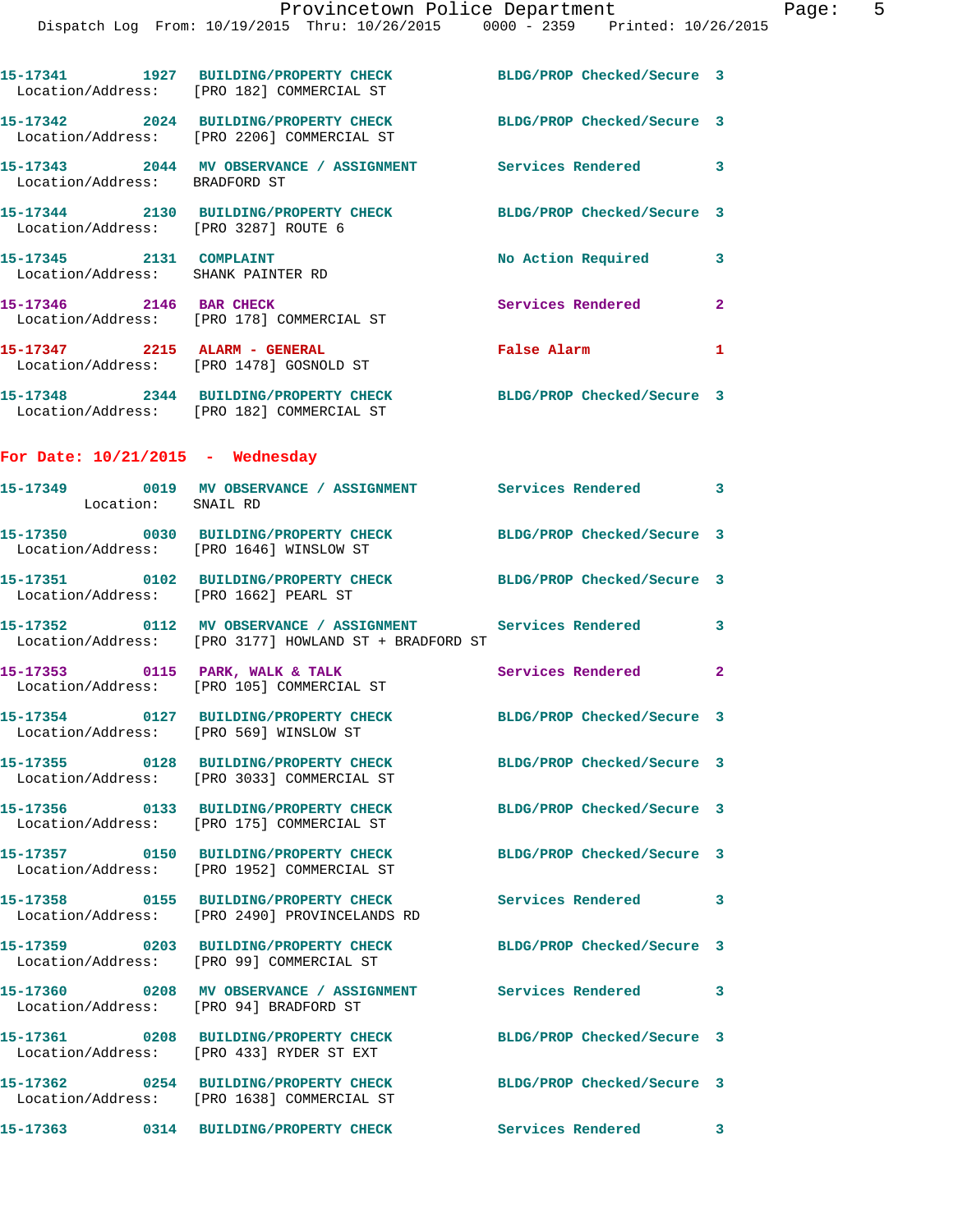|                                        | Dispatch Log From: 10/19/2015 Thru: 10/26/2015 0000 - 2359 Printed: 10/26/2015                                    | Provincetown Police Department          |              | Page: 6 |  |
|----------------------------------------|-------------------------------------------------------------------------------------------------------------------|-----------------------------------------|--------------|---------|--|
|                                        | Location/Address: [PRO 2483] COMMERCIAL ST                                                                        |                                         |              |         |  |
| Location/Address: [PRO 2519] ROUTE 6   | 15-17364 0322 MV OBSERVANCE / ASSIGNMENT Services Rendered 3                                                      |                                         |              |         |  |
|                                        | 15-17365 0443 BUILDING/PROPERTY CHECK Services Rendered 3<br>Location/Address: [PRO 2898] JEROME SMITH RD         |                                         |              |         |  |
|                                        | 15-17366 0457 BUILDING/PROPERTY CHECK BLDG/PROP Checked/Secure 3<br>Location/Address: [PRO 1778] SHANK PAINTER RD |                                         |              |         |  |
|                                        | 15-17367 0535 BUILDING/PROPERTY CHECK<br>Location/Address: [PRO 2206] COMMERCIAL ST                               | Services Rendered 3                     |              |         |  |
|                                        | 15-17368 0550 BUILDING/PROPERTY CHECK Services Rendered 3<br>Location/Address: [PRO 2499] RACE POINT RD           |                                         |              |         |  |
|                                        | 15-17369 0608 AIRCRAFT<br>Location/Address: [PRO 516] RACE POINT RD                                               | Services Rendered                       | $\mathbf{2}$ |         |  |
|                                        | 15-17370 0627 LOBBY TRAFFIC<br>Location/Address: [PRO 542] SHANK PAINTER RD                                       | Services Rendered 2                     |              | 17      |  |
|                                        | 15-17371 0738 BUILDING/PROPERTY CHECK<br>Location/Address: [PRO 3033] COMMERCIAL ST                               | BLDG/PROP Checked/Secure 3              |              |         |  |
|                                        | 15-17372 0811 SERVICE CALL<br>Location/Address: [PRO 488] MAYFLOWER ST                                            | Services Rendered 3                     |              |         |  |
|                                        | 15-17373 0814 SERVICE CALL<br>Location/Address: [PRO 569] WINSLOW ST                                              | Services Rendered 3                     |              |         |  |
| Location/Address: [PRO 78] BRADFORD ST | 15-17374 0852 ANIMAL CALL/RACCOON                                                                                 | Services Rendered                       | $\mathbf{2}$ |         |  |
| 15-17375 0857 BY-LAW VIOLATION         | Location/Address: [PRO 395] COMMERCIAL ST                                                                         | SPOKEN TO DESCRIPTION OF REAL PROPERTY. | $\mathbf{2}$ |         |  |
| Location/Address: COMMERCIAL ST        | 15-17377 0944 LIFELINE ALARMS                                                                                     | No Action Required                      | 1            |         |  |
| 15-17378 0949 PIGEON TRANSFER          | Location: [WEL] WELLFLEET                                                                                         | Services Rendered 2                     |              |         |  |
|                                        | 15-17379 0959 WELL BEING CHECK<br>Location/Address: [PRO 710] BRADFORD ST                                         | Services Rendered 3                     |              |         |  |
|                                        | 15-17380 1053 ABANDONED BIKE<br>Location/Address: [PRO 2481] TREMONT ST                                           | Services Rendered 2                     |              |         |  |
|                                        | 15-17381 1128 BUILDING/PROPERTY CHECK BLDG/PROP Checked/Secure 3<br>Location/Address: [PRO 3317] CEMETERY RD      |                                         |              |         |  |
|                                        | 15-17382 1128 BUILDING/PROPERTY CHECK<br>Location/Address: [PRO 3318] CEMETERY RD                                 | BLDG/PROP Checked/Secure 3              |              |         |  |
|                                        | 15-17383 1250 ANIMAL/AGGRESSIVE DOG<br>Location/Address: [PRO 312] COMMERCIAL ST                                  | FOLLOW UP                               | $\mathbf{2}$ |         |  |
|                                        | 15-17384 1325 LOST PRESCRIPTION GLASSES Services Rendered 3<br>Location/Address: [PRO 542] SHANK PAINTER RD       |                                         |              |         |  |
|                                        | 15-17385 1347 FOLLOW UP<br>Location/Address: [PRO 395] COMMERCIAL ST                                              | Investigated                            | $\mathbf{2}$ |         |  |
| 15-17386 1418 LIFT ASSIST              | Location/Address: [PRO 2853] SHANK PAINTER RD                                                                     | Services Rendered                       | $\mathbf{1}$ |         |  |
|                                        | 15-17390 1445 BIKE GENERAL<br>Location/Address: [PRO 2489] BRADFORD ST                                            | Services Rendered                       | $\mathbf{2}$ |         |  |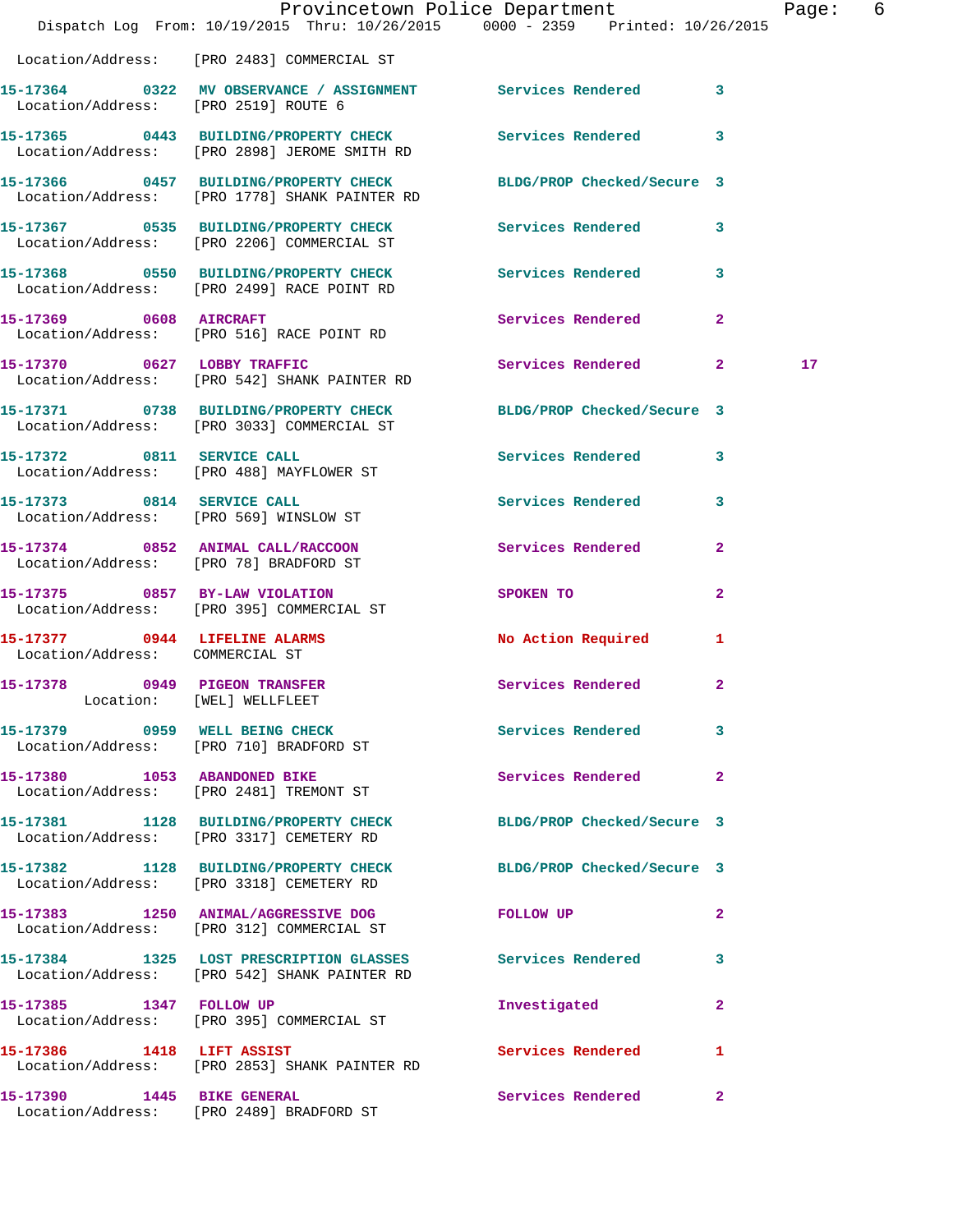|                                      | Provincetown Police Department<br>Dispatch Log From: 10/19/2015 Thru: 10/26/2015 0000 - 2359 Printed: 10/26/2015      |                                         |                | Page |
|--------------------------------------|-----------------------------------------------------------------------------------------------------------------------|-----------------------------------------|----------------|------|
|                                      | 15-17389 1508 FLIGHT COVERAGE Services Rendered<br>Location/Address: [PRO 516] RACE POINT RD                          |                                         | $\overline{2}$ |      |
|                                      | 15-17391 1517 PARK, WALK & TALK 1997 Services Rendered<br>Location/Address: [PRO 105] COMMERCIAL ST                   |                                         | $\overline{2}$ |      |
|                                      | 15-17392 1535 MV ACCIDENT<br>Location/Address: [PRO 285] COMMERCIAL ST                                                | <b>Services Rendered</b>                | 1              |      |
|                                      | 15-17393 1628 BUILDING/PROPERTY CHECK BLDG/PROP Checked/Secure 3<br>Location/Address: [PRO 519] RACE POINT RD         |                                         |                |      |
|                                      | 15-17394 1700 LOST WALLET<br>Location/Address: [PRO 105] COMMERCIAL ST                                                | Services Rendered                       | 3              |      |
|                                      | 15-17395 1725 HARASSMENT<br>Location/Address: [PRO 542] SHANK PAINTER RD                                              | SPOKEN TO DESCRIPTION OF REAL PROPERTY. | $\overline{2}$ |      |
|                                      | 15-17397 1757 MV OBSERVANCE / ASSIGNMENT Services Rendered<br>Location/Address: BRADFORD ST                           |                                         | 3              |      |
|                                      | 15-17398 1803 MV STOP<br>Location/Address: [PRO 536] SHANK PAINTER RD                                                 | <b>VERBAL WARNING</b>                   | 3              |      |
|                                      | 15-17399   1812   BUILDING/PROPERTY CHECK   BLDG/PROP Checked/Secure   3<br>Location/Address: [PRO 395] COMMERCIAL ST |                                         |                |      |
|                                      | 15-17400   1840   COMPLAINT<br>Location/Address: [PRO 182] COMMERCIAL ST                                              | Services Rendered                       | 3              |      |
|                                      | 15-17401 2007 BUILDING/PROPERTY CHECK BLDG/PROP Checked/Secure 3<br>Location/Address: [PRO 3033] COMMERCIAL ST        |                                         |                |      |
|                                      | 15-17402 2016 BUILDING/PROPERTY CHECK BLDG/PROP Checked/Secure 3<br>Location/Address: [PRO 530] SHANK PAINTER RD      |                                         |                |      |
|                                      | 15-17404 2050 MEDICAL EMERGENCY<br>Location/Address: [PRO 597] COMMERCIAL ST                                          | Services Rendered 1                     |                |      |
|                                      | 15-17405 2105 BUILDING/PROPERTY CHECK BLDG/PROP Checked/Secure 3<br>Location/Address: [PRO 182] COMMERCIAL ST         |                                         |                |      |
|                                      | 15-17406 2122 BUILDING/PROPERTY CHECK<br>Location/Address: [PRO 175] COMMERCIAL ST                                    | BLDG/PROP Checked/Secure 3              |                |      |
| 15-17407 2140 MV STOP                | Location/Address: [PRO 146] COMMERCIAL ST                                                                             | <b>VERBAL WARNING</b>                   | 3              |      |
|                                      | 15-17408 2305 BUILDING/PROPERTY CHECK<br>Location/Address: [PRO 2483] COMMERCIAL ST                                   | Services Rendered                       | 3              |      |
|                                      | 15-17409 2317 BUILDING/PROPERTY CHECK BLDG/PROP Checked/Secure 3<br>Location/Address: [PRO 530] SHANK PAINTER RD      |                                         |                |      |
| Location/Address: ROUTE 6 + SNAIL RD | 15-17410 2329 MV OBSERVANCE / ASSIGNMENT No Action Required                                                           |                                         | 3              |      |
| For Date: $10/22/2015$ - Thursday    |                                                                                                                       |                                         |                |      |
| 15-17411 0002 LOBBY TRAFFIC          | Location/Address: [PRO 542] SHANK PAINTER RD                                                                          | Services Rendered                       | $\mathbf{2}$   | 24   |
| 15-17412 0006 NOISE COMPLAINT        | Location/Address: [PRO 1511] BRADFORD ST                                                                              | SPOKEN TO                               | 3              |      |
| 15-17413 0007 MV STOP                | Location/Address: [PRO 1206] BRADFORD ST<br>Refer To Arrest: 15-310-AR                                                | Arrest(s) Made                          | 3              |      |
|                                      |                                                                                                                       |                                         |                |      |

**15-17414 0503 BUILDING/PROPERTY CHECK BLDG/PROP Checked/Secure 3** 

age: 7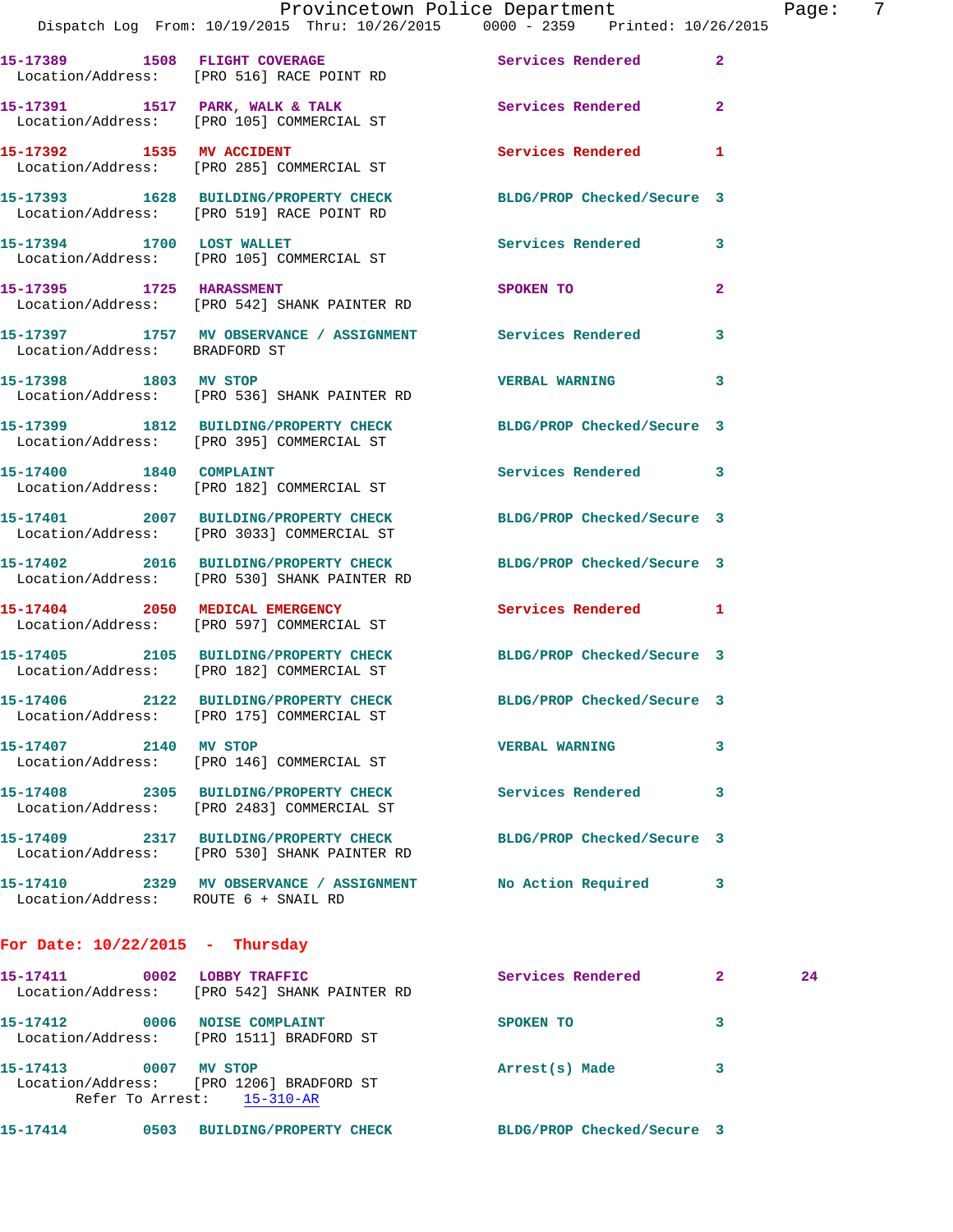|                                                                  | Provincetown Police Department The Rage: 8<br>Dispatch Log From: 10/19/2015 Thru: 10/26/2015 0000 - 2359 Printed: 10/26/2015 |                       |                |
|------------------------------------------------------------------|------------------------------------------------------------------------------------------------------------------------------|-----------------------|----------------|
|                                                                  | Location/Address: [PRO 3033] COMMERCIAL ST                                                                                   |                       |                |
|                                                                  | 15-17415 0525 TTY TEST CALL<br>Location/Address: [PRO 542] SHANK PAINTER RD                                                  | No Action Required 1  |                |
|                                                                  | 15-17417 0544 MV OBSERVANCE / ASSIGNMENT Services Rendered 3<br>Location/Address: [PRO 2489] BRADFORD ST                     |                       |                |
|                                                                  | 15-17416 0545 BUILDING/PROPERTY CHECK BLDG/PROP Checked/Secure 3<br>Location/Address: [PRO 2898] JEROME SMITH RD             |                       |                |
|                                                                  | 15-17418 0738 BUILDING/PROPERTY CHECK BLDG/PROP Checked/Secure 3<br>Location/Address: [PRO 3033] COMMERCIAL ST               |                       |                |
|                                                                  | 15-17419 0759 BUILDING/PROPERTY CHECK BLDG/PROP Checked/Secure 3<br>Location/Address: [PRO 3287] ROUTE 6                     |                       |                |
|                                                                  | 15-17420 0814 SERVICE CALL<br>Location/Address: [PRO 569] WINSLOW ST                                                         | Services Rendered 3   |                |
|                                                                  | 15-17421 0824 HARASSMENT<br>Location/Address: [PRO 542] SHANK PAINTER RD                                                     | SPOKEN TO             | $\mathbf{2}$   |
| Location/Address: ROUTE 6 + SNAIL RD                             | 15-17424 0913 MV OBSERVANCE / ASSIGNMENT Services Rendered 3                                                                 |                       |                |
| Location/Address: [PRO 3287] ROUTE 6                             | 15-17425 0936 BUILDING/PROPERTY CHECK BLDG/PROP Checked/Secure 3                                                             |                       |                |
| Location/Address: [PRO 80] CARVER ST                             | 15-17426 0939 INJURED DOG                                                                                                    | SPOKEN TO             | $\overline{2}$ |
|                                                                  | 15-17427 1025 GENERAL INFO                                                                                                   | Services Rendered 3   |                |
| Location/Address: COMMERCIAL ST                                  | 15-17428 1025 PARK, WALK & TALK 1988 Services Rendered                                                                       |                       | $\overline{2}$ |
|                                                                  | 15-17429 1045 MV STOP<br>Location/Address: [PRO 539] SHANK PAINTER RD                                                        | VERBAL WARNING 3      |                |
| 15-17430 1050 TRAFFIC CONTROL<br>Location/Address: COMMERCIAL ST |                                                                                                                              | Services Rendered 3   |                |
| Location/Address: ROUTE 6 + SNAIL RD                             | 15-17431 1057 MV OBSERVANCE / ASSIGNMENT Services Rendered 3                                                                 |                       |                |
|                                                                  | 15-17432 1224 MV OBSERVANCE / ASSIGNMENT Citation/Warning Issued 3<br>Location/Address: [PRO 94] BRADFORD ST                 |                       |                |
|                                                                  | 15-17433 1228 MV STOP<br>Location/Address: [PRO 537] SHANK PAINTER RD                                                        | <b>VERBAL WARNING</b> | 3              |
|                                                                  | 15-17435 1238 MV OBSERVANCE / ASSIGNMENT Services Rendered 3<br>Location/Address: [PRO 94] BRADFORD ST                       |                       |                |
|                                                                  | 15-17436 1303 LOST/STOLEN POCKETBOOK Could Not Locate 3<br>Location/Address: [PRO 542] SHANK PAINTER RD                      |                       |                |
| 15-17437 1311 INJURED SEAGULL                                    | Location/Address: [PRO 2980] COMMERCIAL ST                                                                                   | Services Rendered 2   |                |
|                                                                  | 15-17438 1313 BIRD IN STORE<br>Location/Address: [PRO 2419] COMMERCIAL ST                                                    | No Action Required    | $\mathbf{2}$   |
| 15-17439 1324 MV COMPLAINT                                       | Location/Address: [PRO 2479] ROUTE 6                                                                                         | Could Not Locate      | $\mathbf{2}$   |
| 15-17440 1328 MV STOP                                            | Location/Address: BRADFORD ST + ALLERTON ST                                                                                  | VERBAL WARNING 3      |                |
|                                                                  | 15-17441 1335 BUILDING/PROPERTY CHECK BLDG/PROP Checked/Secure 3                                                             |                       |                |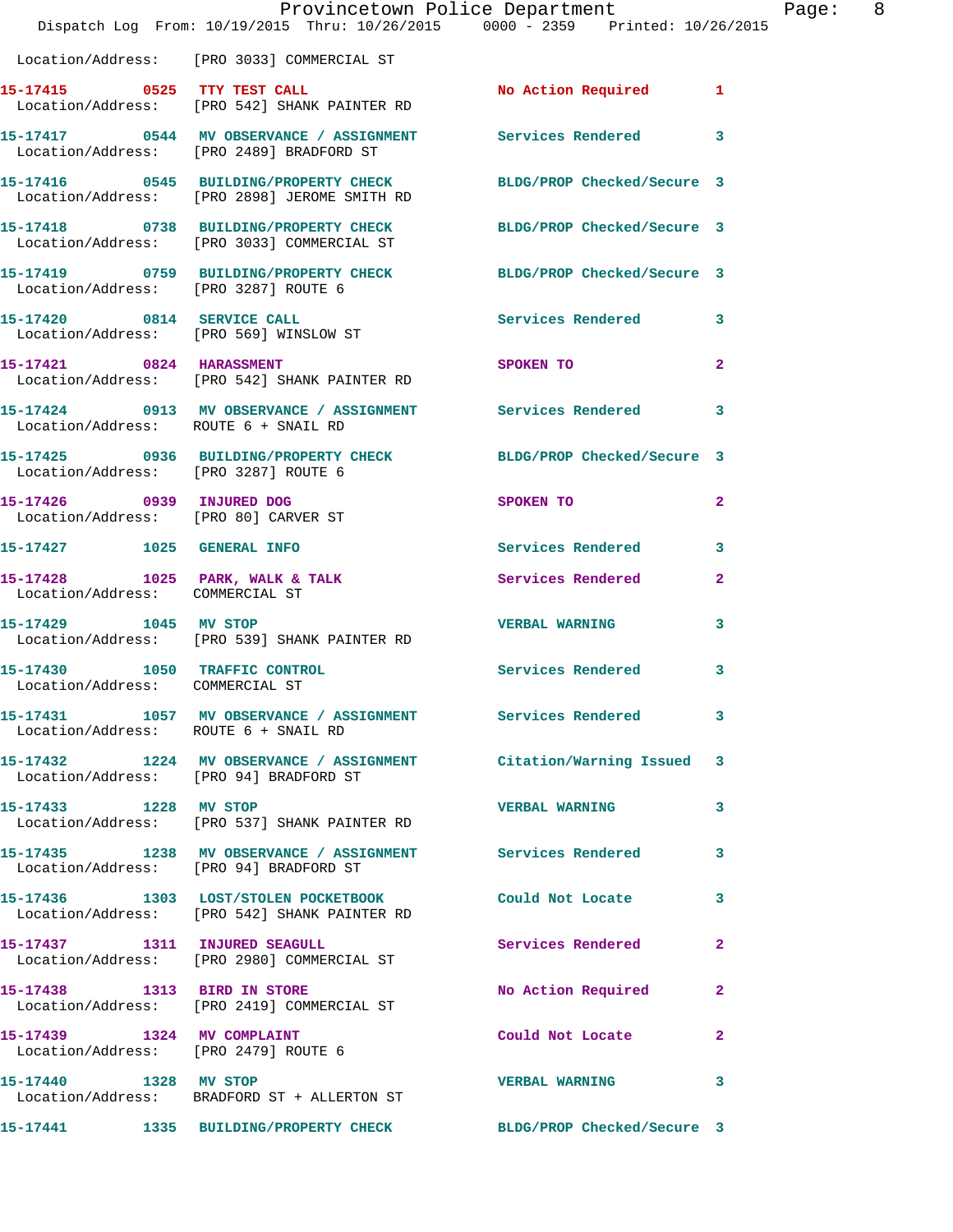|                                       | Provincetown Police Department<br>Dispatch Log From: 10/19/2015 Thru: 10/26/2015 0000 - 2359 Printed: 10/26/2015  |                            | Page: 9        |
|---------------------------------------|-------------------------------------------------------------------------------------------------------------------|----------------------------|----------------|
|                                       | Location/Address: [PRO 2494] BRADFORD ST                                                                          |                            |                |
| 15-17442 1338 MV STOP                 | Location/Address: [PRO 2577] BRADFORD ST                                                                          | Citation/Warning Issued 3  |                |
|                                       | 15-17443 1354 FOLLOW UP/FOX<br>Location/Address: [PRO 60] BRADFORD ST                                             | Services Rendered          | $\mathbf{2}$   |
| 15-17444 1410 FOLLOW UP               | Location/Address: [PRO 2500] COMMERCIAL ST                                                                        | <b>Services Rendered</b>   | $\overline{2}$ |
|                                       | 15-17445 1415 WATER MAIN BREAK                                                                                    | Services Rendered          | 3              |
|                                       | 15-17446 1503 MV COMPLAINT<br>Location/Address: [PRO 1894] WINSLOW ST                                             | Services Rendered          | $\overline{2}$ |
|                                       | 15-17447 1503 FLIGHT COVERAGE<br>Location/Address: [PRO 516] RACE POINT RD                                        | <b>Services Rendered</b>   | $\mathbf{2}$   |
|                                       | 15-17448 1524 ASSIST CITIZEN<br>Location/Address: [PRO 105] COMMERCIAL ST                                         | Services Rendered          | 3              |
|                                       | 15-17449 1553 DISORDERLY<br>Location/Address: [PRO 3296] SHANK PAINTER RD                                         | Services Rendered          | $\mathbf{2}$   |
| 15-17450 1556 HAZARDS                 | Location/Address: [PRO 2513] ROUTE 6                                                                              | Services Rendered          | $\mathbf{2}$   |
|                                       |                                                                                                                   | <b>VERBAL WARNING</b>      | 3              |
| 15-17452 1640 HARASSMENT              | Location/Address: [PRO 542] SHANK PAINTER RD                                                                      | Services Rendered          | $\mathbf{2}$   |
|                                       | 15-17454 1658 TRAFFIC PROBLEM<br>Location/Address: [PRO 175] COMMERCIAL ST                                        | <b>GONE ON ARRIVAL</b>     | 3              |
|                                       | 15-17455 1717 BUILDING/PROPERTY CHECK BLDG/PROP Checked/Secure 3<br>Location/Address: [PRO 2481] TREMONT ST       |                            |                |
|                                       | 15-17456 1745 ESCORT/TRANSPORT<br>Location/Address: [PRO 3296] SHANK PAINTER RD                                   | Services Rendered 3        |                |
| Location/Address: [PRO 1662] PEARL ST | 15-17457 1758 BUILDING/PROPERTY CHECK BLDG/PROP Checked/Secure 3                                                  |                            |                |
|                                       | 15-17458 1803 PARK, WALK & TALK<br>Location/Address: [PRO 105] COMMERCIAL ST                                      | Services Rendered 2        |                |
|                                       | 15-17459 1833 BUILDING/PROPERTY CHECK BLDG/PROP Checked/Secure 3<br>Location/Address: [PRO 1778] SHANK PAINTER RD |                            |                |
|                                       | 15-17460 1929 MV OBSERVANCE / ASSIGNMENT Services Rendered<br>Location/Address: BRADFORD ST + COTTAGE ST          |                            | 3              |
|                                       | 15-17461 1949 LOST LG CELLPHONE<br>Location/Address: [PRO 3432] COMMERCIAL ST                                     | Services Rendered 3        |                |
|                                       | 15-17462 1958 BUILDING/PROPERTY CHECK<br>Location/Address: [PRO 3033] COMMERCIAL ST                               | BLDG/PROP Checked/Secure 3 |                |
|                                       | 15-17463 2003 BUILDING/PROPERTY CHECK BLDG/PROP Checked/Secure 3<br>Location/Address: [PRO 530] SHANK PAINTER RD  |                            |                |
|                                       | 15-17464 2006 LICENSE PLATE STOLEN<br>Location/Address: [PRO 3321] COMMERCIAL ST                                  | Services Rendered          | $\mathbf{2}$   |
|                                       | 15-17465 2047 BUILDING/PROPERTY CHECK BLDG/PROP Checked/Secure 3<br>Location/Address: [PRO 519] RACE POINT RD     |                            |                |
| 15-17466 2123 MV ALARM SOUNDING       |                                                                                                                   | No Action Required         | $\mathbf{2}$   |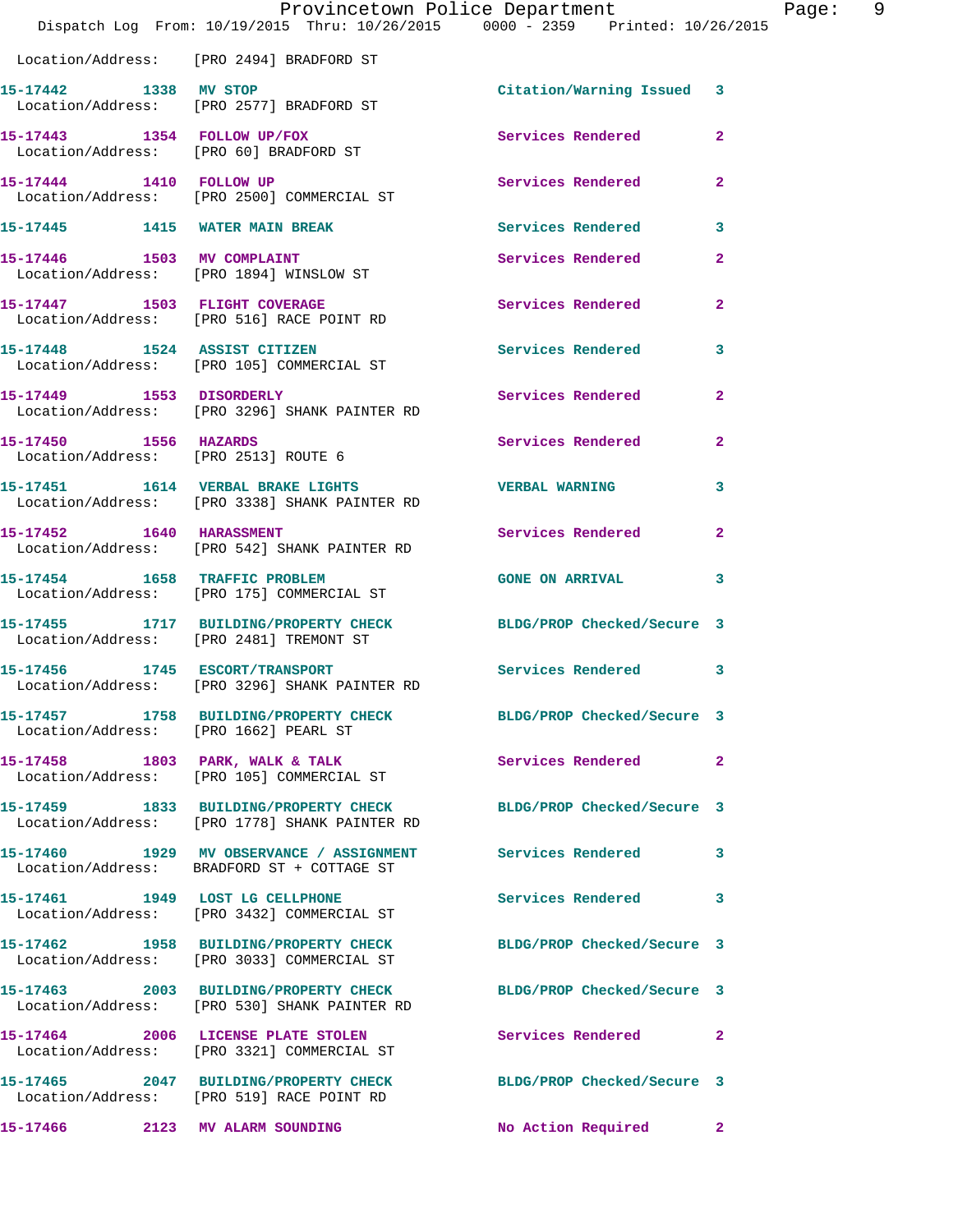|                                       | Provincetown Police Department<br>Dispatch Log From: 10/19/2015 Thru: 10/26/2015 0000 - 2359 Printed: 10/26/2015  |                            |              | Page: 10 |  |
|---------------------------------------|-------------------------------------------------------------------------------------------------------------------|----------------------------|--------------|----------|--|
|                                       |                                                                                                                   |                            |              |          |  |
|                                       | Location/Address: [PRO 526] RYDER ST EXT                                                                          |                            |              |          |  |
|                                       | 15-17467 2126 PARK, WALK & TALK 3 Services Rendered 2<br>Location/Address: [PRO 105] COMMERCIAL ST                |                            |              |          |  |
| 15-17468 2211 BAR CHECK               | Location/Address: [PRO 2605] COMMERCIAL ST                                                                        | <b>Services Rendered</b> 2 |              |          |  |
|                                       | 15-17469 2212 BUILDING/PROPERTY CHECK BLDG/PROP Checked/Secure 3<br>Location/Address: [PRO 182] COMMERCIAL ST     |                            |              |          |  |
|                                       | 15-17470 2325 ALARM - GENERAL<br>Location/Address: [PRO 950] HOLWAY AVE                                           | Services Rendered 1        |              |          |  |
| Location/Address: [PRO 2539] RYDER ST | 15-17471 2344 BUILDING/PROPERTY CHECK BLDG/PROP Checked/Secure 3                                                  |                            |              |          |  |
| For Date: $10/23/2015$ - Friday       |                                                                                                                   |                            |              |          |  |
|                                       | 15-17473 0010 MV OBSERVANCE / ASSIGNMENT Services Rendered 3<br>Location/Address: BRADFORD ST + RYDER ST          |                            |              |          |  |
|                                       | 15-17474 0020 BAR CHECK<br>Location/Address: [PRO 2737] COMMERCIAL ST                                             | LICENSING/NO ACTION        | $\mathbf{2}$ |          |  |
|                                       | 15-17475 0020 BAR CHECK<br>Location/Address: [PRO 272] COMMERCIAL ST                                              | LICENSING/NO ACTION 2      |              |          |  |
|                                       | 15-17476 0025 BUILDING/PROPERTY CHECK BLDG/PROP Checked/Secure 3<br>Location/Address: [PRO 1638] COMMERCIAL ST    |                            |              |          |  |
|                                       | 15-17477 0051 MV OBSERVANCE / ASSIGNMENT Services Rendered 3<br>Location/Address: HOWLAND ST + BRADFORD ST        |                            |              |          |  |
|                                       | 15-17478 0110 BUILDING/PROPERTY CHECK BLDG/PROP Checked/Secure 3<br>Location/Address: [PRO 306] COMMERCIAL ST     |                            |              |          |  |
|                                       | 15-17479 0127 BUILDING/PROPERTY CHECK Services Rendered 3<br>Location/Address: [PRO 395] COMMERCIAL ST            |                            |              |          |  |
|                                       | 15-17480 0129 MV OBSERVANCE / ASSIGNMENT Services Rendered<br>Location/Address: [PRO 3430] COMMERCIAL ST          |                            | 3            |          |  |
|                                       | 15-17481 0154 BUILDING/PROPERTY CHECK BLDG/PROP Checked/Secure 3<br>Location/Address: [PRO 2490] PROVINCELANDS RD |                            |              |          |  |
|                                       | 15-17482 0222 BUILDING/PROPERTY CHECK BLDG/PROP Checked/Secure 3<br>Location/Address: [PRO 3033] COMMERCIAL ST    |                            |              |          |  |
|                                       | 15-17483 0224 BUILDING/PROPERTY CHECK<br>Location/Address: [PRO 182] COMMERCIAL ST                                | BLDG/PROP Checked/Secure 3 |              |          |  |
|                                       | 15-17484 0225 BUILDING/PROPERTY CHECK BLDG/PROP Checked/Secure 3<br>Location/Address: [PRO 175] COMMERCIAL ST     |                            |              |          |  |
|                                       | 15-17485 0229 BUILDING/PROPERTY CHECK<br>Location/Address: [PRO 433] RYDER ST EXT                                 | BLDG/PROP Checked/Secure 3 |              |          |  |
|                                       | 15-17486 0326 BUILDING/PROPERTY CHECK Services Rendered 3<br>Location/Address: [PRO 3259] MACMILLAN WHARF         |                            |              |          |  |
| 15-17487 0445 LOBBY TRAFFIC           | Location/Address: [PRO 542] SHANK PAINTER RD                                                                      | Services Rendered 2        |              | 16       |  |
|                                       | 15-17488 0510 BUILDING/PROPERTY CHECK Services Rendered<br>Location/Address: [PRO 564] BAYBERRY AVE               |                            | 3            |          |  |
|                                       | 15-17489 0513 BUILDING/PROPERTY CHECK BLDG/PROP Checked/Secure 3                                                  |                            |              |          |  |

Location/Address: [PRO 1662] PEARL ST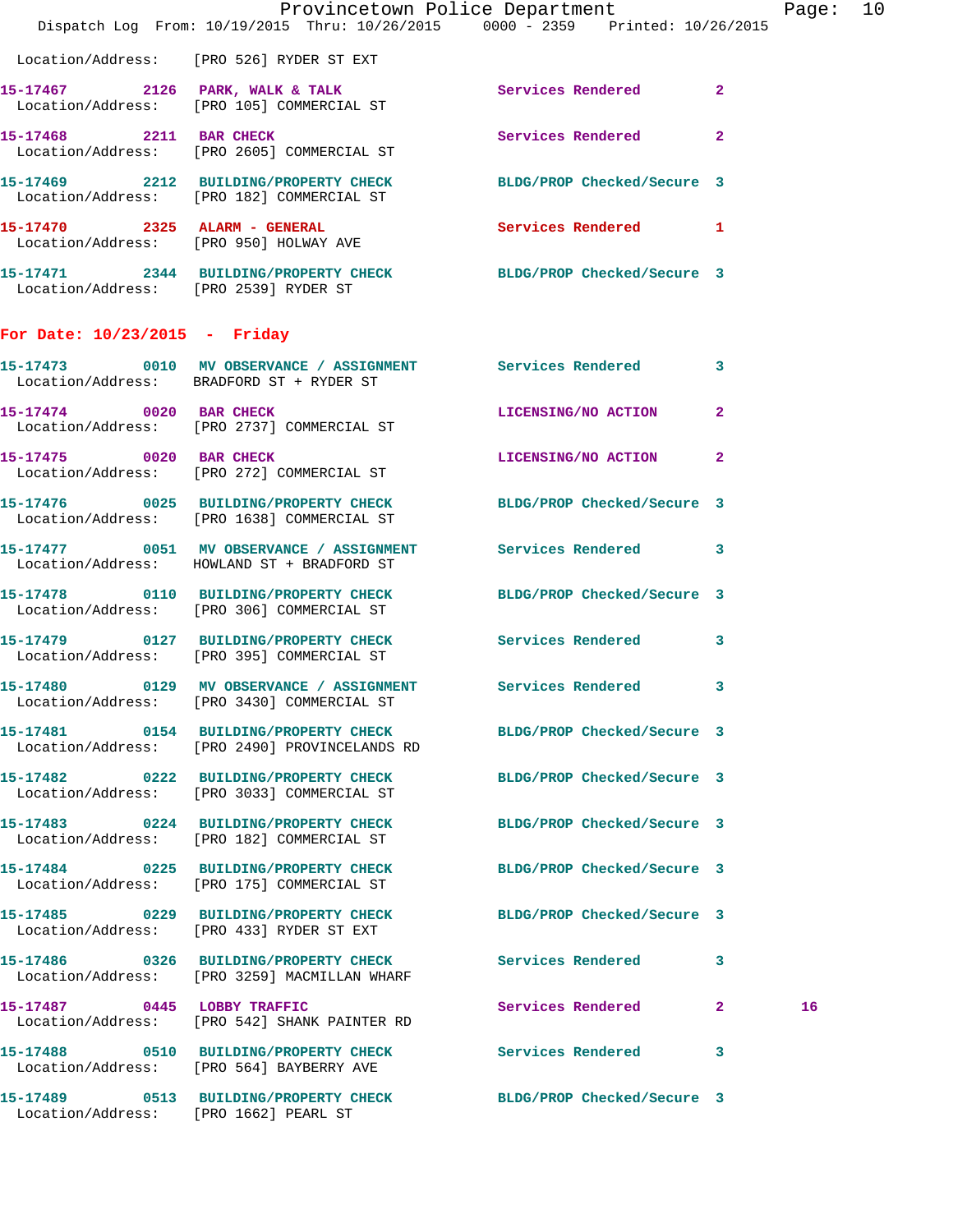|                                                               | Provincetown Police Department<br>Dispatch Log From: 10/19/2015 Thru: 10/26/2015 0000 - 2359 Printed: 10/26/2015   |                            |                |
|---------------------------------------------------------------|--------------------------------------------------------------------------------------------------------------------|----------------------------|----------------|
|                                                               | 15-17490 0527 BUILDING/PROPERTY CHECK BLDG/PROP Checked/Secure 3<br>Location/Address: [PRO 395] COMMERCIAL ST      |                            |                |
| Location/Address: [PRO 3440] ROUTE 6                          | 15-17491 0537 MV OBSERVANCE / ASSIGNMENT Services Rendered                                                         |                            | 3              |
|                                                               | 15-17492 0741 BUILDING/PROPERTY CHECK<br>Location/Address: [PRO 1638] COMMERCIAL ST                                | BLDG/PROP Checked/Secure 3 |                |
| 15-17493 0814 SCHOOL                                          | Location/Address: [PRO 569] WINSLOW ST                                                                             | Services Rendered          | 3              |
| Location/Address: ROUTE 6 + SNAIL RD                          | 15-17494 0847 MV OBSERVANCE / ASSIGNMENT Services Rendered                                                         |                            | 3              |
| 15-17495 0851 MV STOP<br>Location/Address: [PRO 2479] ROUTE 6 |                                                                                                                    | <b>VERBAL WARNING</b>      | 3              |
| 15-17496 0906 MV STOP<br>Location/Address: [PRO 2479] ROUTE 6 |                                                                                                                    | <b>VERBAL WARNING</b>      | 3              |
|                                                               | $15-17498$ 0941 MISSING M/V<br>Location/Address: [PRO 2960] COMMERCIAL ST                                          | <b>Services Rendered</b>   | 3              |
|                                                               | 15-17499 1015 BUILDING/PROPERTY CHECK<br>Location/Address: [PRO 447] JEROME SMITH RD                               | BLDG/PROP Checked/Secure 3 |                |
|                                                               | 15-17500 1017 MV OBSERVANCE / ASSIGNMENT Services Rendered<br>Location/Address: JEROME SMITH RD + SHANK PAINTER RD |                            | 3              |
|                                                               | 15-17501 1022 MEDICAL EMERGENCY<br>Location/Address: [PRO 440] HARRY KEMP WAY                                      | Transported to Hospital    | 1              |
| 15-17502 1034 MV STOP                                         | Location/Address: [PRO 3670] SHANK PAINTER RD                                                                      | <b>VERBAL WARNING</b>      | 3              |
| 15-17503 1042 MV STOP<br>Location/Address: ROUTE 6            |                                                                                                                    | Citation/Warning Issued    | 3              |
|                                                               | 15-17506 1147 BUILDING/PROPERTY CHECK BLDG/PROP Checked/Secure 3<br>Location/Address: [PRO 2206] COMMERCIAL ST     |                            |                |
| 15-17507 1209 PROPANE                                         | Location/Address: [PRO 2199] BAYBERRY AVE                                                                          | <b>FOLLOW UP</b>           |                |
| 15-17508 1219 IRS SCAM                                        | Location/Address: [PRO 542] SHANK PAINTER RD                                                                       | SPOKEN TO                  | $\overline{2}$ |
| 15-17509 1232 MV STOP                                         | Location/Address: [PRO 2540] RACE POINT RD                                                                         | <b>VERBAL WARNING</b>      | 3              |
| 15-17510 1250 ASSIST CITIZEN                                  | Location/Address: [PRO 542] SHANK PAINTER RD                                                                       | SPOKEN TO                  | 3              |
| Location/Address: CONWELL ST + ROUTE 6                        | 15-17511 1302 MV OBSERVANCE / ASSIGNMENT Services Rendered                                                         |                            | 3              |
| 15-17512 1319 MV STOP<br>Location/Address: [PRO 2479] ROUTE 6 |                                                                                                                    | Citation/Warning Issued    | 3              |
| 15-17513 1331 FOLLOW UP                                       | Location/Address: [PRO 1228] COMMERCIAL ST                                                                         | SPOKEN TO                  | $\overline{2}$ |
|                                                               | 15-17514 1341 ANIMAL CALL<br>Location/Address: [PRO 1477] FRANKLIN ST                                              | Services Rendered          | $\overline{a}$ |
|                                                               | 15-17515 1409 BUILDING/PROPERTY CHECK BLDG/PROP Checked/Secure 3<br>Location/Address: [PRO 3317] CEMETERY RD       |                            |                |
|                                                               | 15-17516 1409 BUILDING/PROPERTY CHECK<br>Location/Address: [PRO 3318] CEMETERY RD                                  | BLDG/PROP Checked/Secure 3 |                |

Page: 11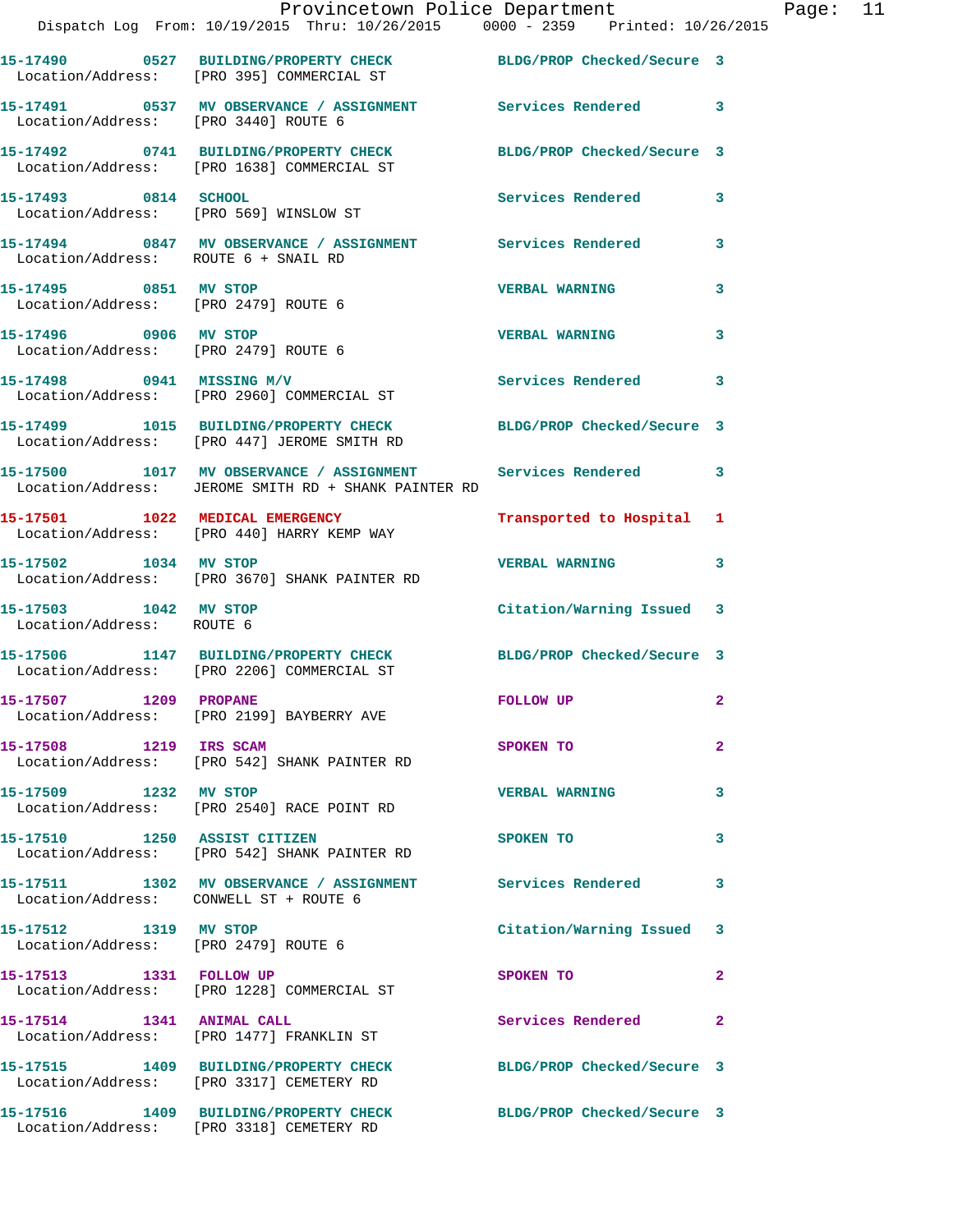|                                                                           | 15-17521 1515 LARCENY / FORGERY / FRAUD<br>Location/Address: [PRO 356] COMMERCIAL ST  | FOLLOW UP                  | $\mathbf{2}$               |
|---------------------------------------------------------------------------|---------------------------------------------------------------------------------------|----------------------------|----------------------------|
| 15-17518 1542 MV ACCIDENT                                                 | Location/Address: [PRO 542] SHANK PAINTER RD                                          | Taken/Referred to Other 1  |                            |
|                                                                           | 15-17517 1545 PARK, WALK & TALK<br>Location/Address: [PRO 165] COMMERCIAL ST          | <b>Services Rendered</b>   | $\overline{\phantom{0}}$ 2 |
|                                                                           | 15-17519 1553 BUILDING/PROPERTY CHECK<br>Location/Address: [PRO 3033] COMMERCIAL ST   | BLDG/PROP Checked/Secure 3 |                            |
| Location/Address: [PRO 2521] ROUTE 6                                      | 15-17520 1557 MV OBSERVANCE / ASSIGNMENT Services Rendered                            |                            | 3                          |
| 15-17522 1610 VERBAL SPEED<br>Location/Address: [PRO 2513] ROUTE 6        |                                                                                       | <b>VERBAL WARNING</b>      | $\overline{\mathbf{3}}$    |
|                                                                           | 15-17523 1629 BUILDING/PROPERTY CHECK<br>Location/Address: [PRO 1638] COMMERCIAL ST   | BLDG/PROP Checked/Secure 3 |                            |
| Location/Address: SNAIL RD                                                | 15-17524 1708 BUILDING/PROPERTY CHECK                                                 | <b>Services Rendered</b>   | $\mathbf{3}$               |
|                                                                           | 15-17525 1709 SUSPICIOUS ACTIVITY<br>Location/Address: [PRO 395] COMMERCIAL ST        | Services Rendered 2        |                            |
|                                                                           | 15-17526 1751 BUILDING/PROPERTY CHECK<br>Location/Address: [PRO 2494] BRADFORD ST     | BLDG/PROP Checked/Secure 3 |                            |
|                                                                           | 15-17527 1849 BUILDING/PROPERTY CHECK<br>Location/Address: [PRO 3259] MACMILLAN WHARF | BLDG/PROP Checked/Secure 3 |                            |
|                                                                           | 15-17528 1856 PARK, WALK & TALK<br>Location/Address: [PRO 105] COMMERCIAL ST          | Services Rendered          | $\overline{2}$             |
| 15-17529 1858 LOST WALLET                                                 | Location/Address: [PRO 3259] MACMILLAN WHARF                                          | Services Rendered          | 3                          |
|                                                                           | 15-17531 1944 BUILDING/PROPERTY CHECK<br>Location/Address: [PRO 2898] JEROME SMITH RD | Services Rendered          | 3                          |
| 15-17532 1958 FAIL TO DISPLAY                                             | Location/Address: [PRO 2483] COMMERCIAL ST                                            | <b>VERBAL WARNING</b>      | 3                          |
|                                                                           | 15-17533 2013 BUILDING/PROPERTY CHECK<br>Location/Address: [PRO 519] RACE POINT RD    | BLDG/PROP Checked/Secure 3 |                            |
| 15-17534 2030 BURGLAR ALARM<br>Location/Address: [PRO 3262] GOSNOLD ST    |                                                                                       | False Alarm                | $\mathbf{1}$               |
| 15-17535 2049 WELL-BEING CHECK<br>Location/Address: [PRO 757] BRADFORD ST |                                                                                       | Services Rendered 3        |                            |
|                                                                           | 15-17536 2123 WELL-BEING CHECK/TRANSPORT<br>Location/Address: [PRO 710] BRADFORD ST   | Transported to Hospital 3  |                            |
|                                                                           | 15-17537 2147 BUILDING/PROPERTY CHECK<br>Location/Address: [PRO 3033] COMMERCIAL ST   | BLDG/PROP Checked/Secure 3 |                            |
| 15-17539 2215 MV SUSPICIOUS                                               | Location/Address: SHANK PAINTER RD + PROVINCE RD                                      | Services Rendered          | $\mathbf{2}$               |
| 15-17540 2218 DISTURBANCE                                                 | Location/Address: [PRO 399] COMMERCIAL ST<br>Refer To $P/C$ : 15-311-AR               | Arrest(s) Made             | 1                          |
| 15-17542 2308 MV COMPLAINT                                                | Location/Address: [PRO 526] RYDER ST EXT                                              | Investigated               | $\mathbf{2}$               |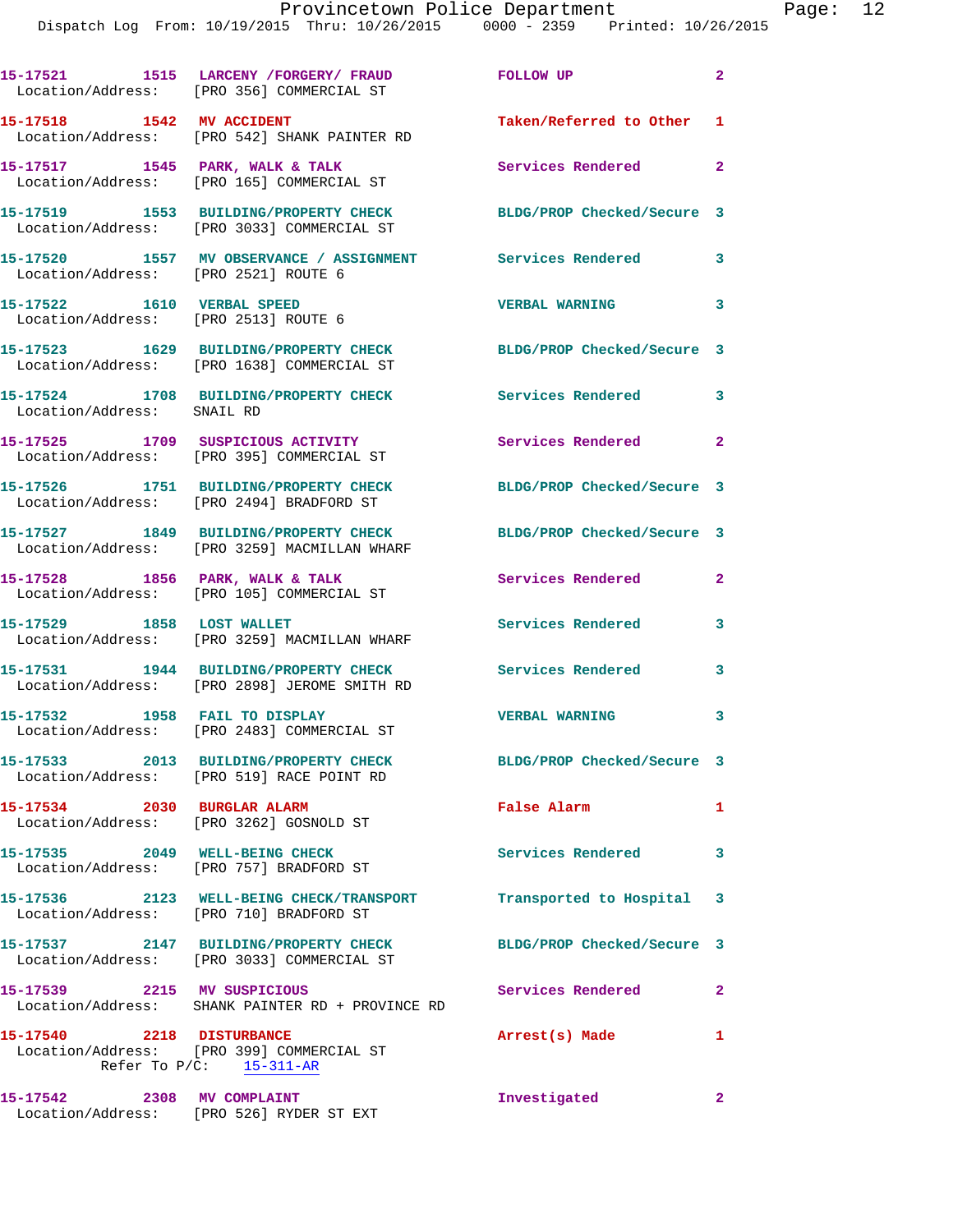|                                      | Dispatch Log From: 10/19/2015 Thru: 10/26/2015 0000 - 2359 Printed: 10/26/2015                                   | Provincetown Police Department |                | Page: 13 |  |
|--------------------------------------|------------------------------------------------------------------------------------------------------------------|--------------------------------|----------------|----------|--|
|                                      | 15-17543 2320 MEDICAL EMERGENCY<br>Location/Address: [PRO 542] SHANK PAINTER RD                                  | Transported to Hospital 1      |                |          |  |
|                                      | 15-17544 2325 OFFICER SICK                                                                                       | Services Rendered 3            |                |          |  |
|                                      | 15-17546 2338 MV STOP<br>Location/Address: [PRO 526] RYDER ST EXT<br>Refer To $P/C$ : 15-312-AR                  | Arrest(s) Made                 | 3              |          |  |
| For Date: $10/24/2015$ - Saturday    |                                                                                                                  |                                |                |          |  |
|                                      | 15-17547 0023 MV STOP<br>Location/Address: [PRO 37] BRADFORD ST                                                  | <b>VERBAL WARNING</b>          | 3              |          |  |
|                                      | 15-17548 0030 BUILDING/PROPERTY CHECK BLDG/PROP Checked/Secure 3<br>Location/Address: [PRO 182] COMMERCIAL ST    |                                |                |          |  |
|                                      | 15-17549 0128 BUILDING/PROPERTY CHECK<br>Location/Address: [PRO 175] COMMERCIAL ST                               | BLDG/PROP Checked/Secure 3     |                |          |  |
|                                      | 15-17550     0138 BUILDING/PROPERTY CHECK        Services Rendered<br>Location/Address:   [PRO 433] RYDER ST EXT |                                | 3              |          |  |
|                                      | 15-17551 0201 MV OBSERVANCE / ASSIGNMENT Services Rendered<br>Location/Address: HOWLAND ST + BRADFORD ST         |                                | 3              |          |  |
|                                      | 15-17552 0207 MV OBSERVANCE / ASSIGNMENT Services Rendered<br>Location/Address: BRADFORD ST + HOWLAND ST         |                                | 3              |          |  |
|                                      | 15-17553 0233 BUILDING/PROPERTY CHECK Services Rendered<br>Location/Address: [PRO 3259] MACMILLAN WHARF          |                                | 3              |          |  |
|                                      | 15-17554 0235 BUILDING/PROPERTY CHECK<br>Location/Address: [PRO 3259] MACMILLAN WHARF                            | BLDG/PROP Checked/Secure 3     |                |          |  |
|                                      | 15-17555 0258 MV OBSERVANCE / ASSIGNMENT Services Rendered 3<br>Location/Address: [PRO 94] BRADFORD ST           |                                |                |          |  |
|                                      | 15-17556 0359 BUILDING/PROPERTY CHECK BLDG/PROP Checked/Secure 3<br>Location/Address: [PRO 1646] WINSLOW ST      |                                |                |          |  |
| Location/Address: [PRO 2519] ROUTE 6 | 15-17557 0402 MV OBSERVANCE / ASSIGNMENT                                                                         | Services Rendered 3            |                |          |  |
|                                      | 15-17558 0452 BUILDING/PROPERTY CHECK BLDG/PROP Checked/Secure 3<br>Location/Address: [PRO 3033] COMMERCIAL ST   |                                |                |          |  |
|                                      |                                                                                                                  | Services Rendered 3            |                |          |  |
|                                      | 15-17560 0546 BUILDING/PROPERTY CHECK<br>Location/Address: [PRO 306] COMMERCIAL ST                               | BLDG/PROP Checked/Secure 3     |                |          |  |
|                                      | 15-17561 0552 BUILDING/PROPERTY CHECK Services Rendered<br>Location/Address: [PRO 2490] PROVINCELANDS RD         |                                | 3              |          |  |
| 15-17562 0603 AIRCRAFT               | Location/Address: [PRO 516] RACE POINT RD                                                                        | Services Rendered              | $\mathbf{2}$   |          |  |
|                                      | 15-17563 0611 BY-LAW VIOLATION/SLEEPING SPOKEN TO<br>Location/Address: [PRO 3296] SHANK PAINTER RD               |                                | $\mathbf{2}$   |          |  |
|                                      | 15-17564 0719 ELDER CONCERN<br>Location/Address: [PRO 710] BRADFORD ST                                           | <b>Services Rendered</b>       | 3              |          |  |
|                                      | 15-17565 0810 ANIMAL CALL/FOXES<br>Location/Address: [PRO 776] BROWNE ST                                         | <b>Services Rendered</b>       | $\overline{2}$ |          |  |
|                                      | 15-17566 0818 ANIMAL CALL<br>Location/Address: [PRO 3296] SHANK PAINTER RD                                       | Services Rendered              | $\mathbf{2}$   |          |  |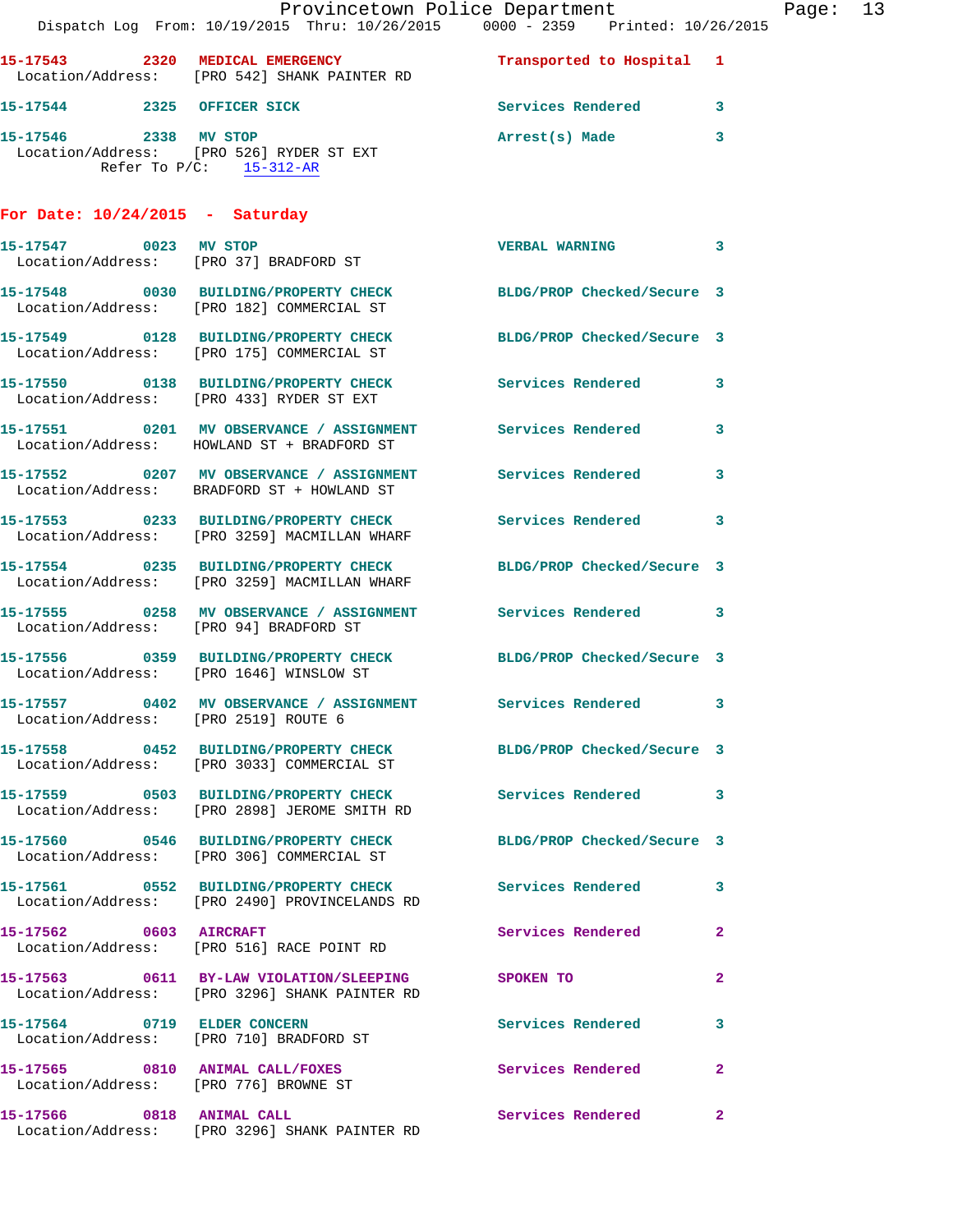Dispatch Log From: 10/19/2015 Thru: 10/26/2015 0000 - 2359 Printed: 10/26/2015

**15-17567 0842 BUILDING/PROPERTY CHECK BLDG/PROP Checked/Secure 3**  Location/Address: [PRO 3287] ROUTE 6 15-17568 0904 PARK, WALK & TALK **Services Rendered** 2 Location/Address: [PRO 285] COMMERCIAL ST **15-17569 0907 LOBBY TRAFFIC Services Rendered 2 21**  Location/Address: [PRO 542] SHANK PAINTER RD **15-17570 0933 PARK, WALK & TALK Services Rendered 2**  Location/Address: [PRO 526] RYDER ST EXT **15-17571 1017 LARCENY /FORGERY/ FRAUD Services Rendered 2**  Location/Address: [PRO 1440] WASHINGTON AVE 15-17572 1022 SERVICE CALL Services Rendered 3 Location/Address: [PRO 1158] WINSLOW ST **15-17573 1108 HARASSMENT SPOKEN TO 2**  Location/Address: [PRO 542] SHANK PAINTER RD **15-17574 1135 MV COMPLAINT Could Not Locate 2**  Location/Address: [PRO 2479] ROUTE 6 **15-17575 1222 MEDICAL EMERGENCY/LIFT Services Rendered 1**  Location/Address: [PRO 442] HARRY KEMP WAY 15-17576 1409 LOST IPHONE 5S Services Rendered 3 Location/Address: [PRO 542] SHANK PAINTER RD **15-17577 1417 FOUND KEYS/HARLEY DAVIDSON Services Rendered 3**  Location/Address: [PRO 542] SHANK PAINTER RD **15-17578 1523 AFTER-HOURS DROP-OFF SPOKEN TO 3**  Location/Address: [PRO 537] SHANK PAINTER RD **15-17579 1605 MV DISABLED Services Rendered 2 1**  Location/Address: [PRO 2519] ROUTE 6 **15-17580 1613 MV ROLL GONE ON ARRIVAL 2**  Location/Address: [PRO 1006] NELSON AVE 15-17581 1658 PARKED TRUCK COMPLAINT **Services Rendered** 2 Location/Address: [PRO 554] TREMONT ST **15-17582 1705 DECEASED SUNFISH No Action Required 2**  Location/Address: [PRO 1202] COMMERCIAL ST **15-17583 1710 PARKED MV TICKETED Services Rendered 2**  Location/Address: [PRO 285] COMMERCIAL ST **15-17584 1721 PANIC ALARM Services Rendered 1**  Location/Address: [PRO 1696] BAYBERRY AVE **15-17585 1739 MV MISSING/LOCATED Services Rendered 2 1**  Location/Address: [PRO 245] COMMERCIAL ST 15-17586 1742 WELL-BEING CHECK Services Rendered 3 Location/Address: [PRO 1522] BRADFORD ACRES RD **15-17587 1745 LOST DIAMOND RING Services Rendered 3**  Location/Address: [PRO 208] COMMERCIAL ST 15-17588 1807 PARK, WALK & TALK **Services Rendered** 2 Location/Address: [PRO 105] COMMERCIAL ST

**15-17590 1913 HARASSMENT Services Rendered 2** 

**15-17589 1856 PROPERTY DAMAGE Services Rendered 3**  Location/Address: [PRO 2577] BRADFORD ST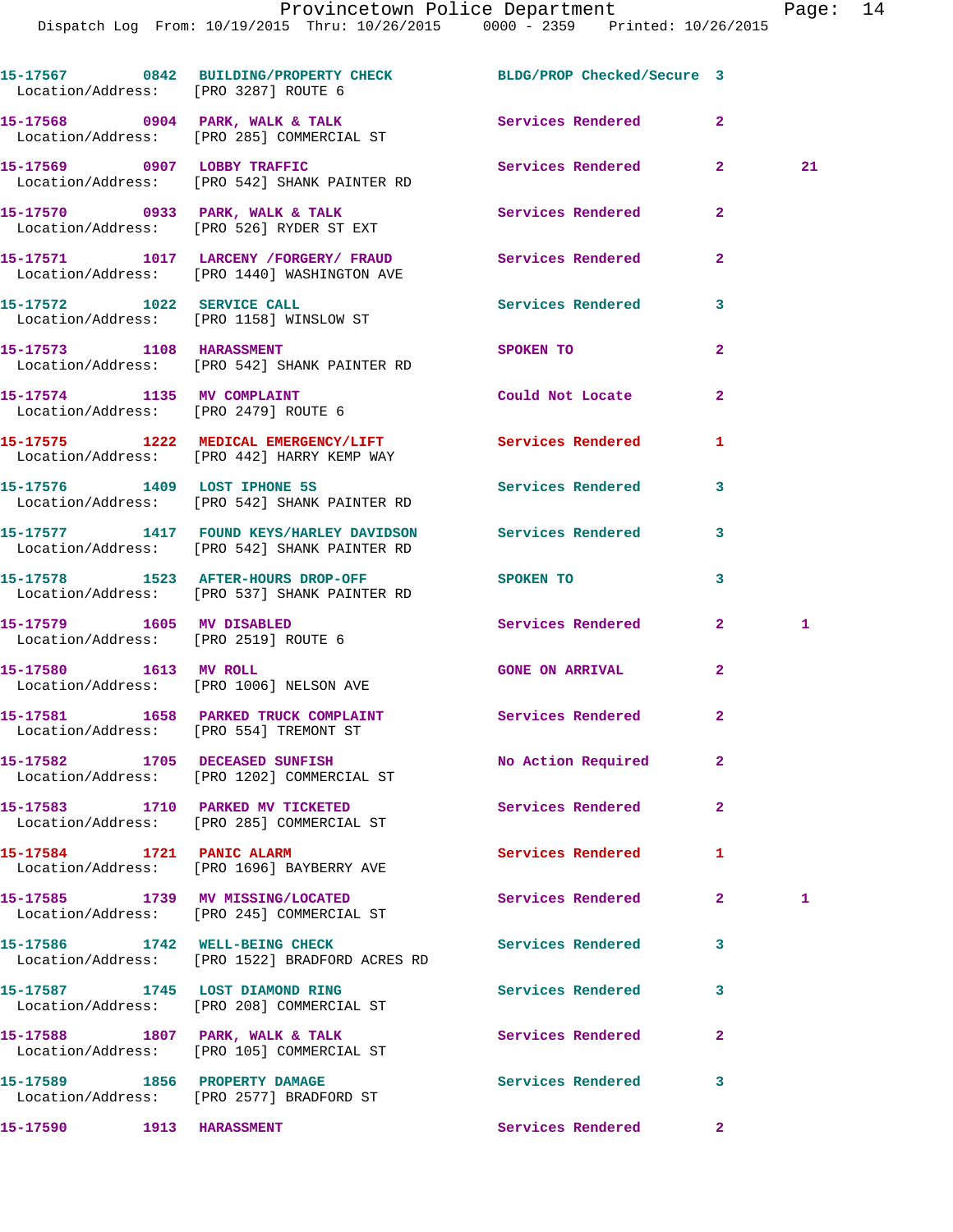|                                        | Dispatch Log From: 10/19/2015 Thru: 10/26/2015 0000 - 2359 Printed: 10/26/2015                                       | Provincetown Police Department                                                                                                                                                                                                |              | Page: 15        |  |
|----------------------------------------|----------------------------------------------------------------------------------------------------------------------|-------------------------------------------------------------------------------------------------------------------------------------------------------------------------------------------------------------------------------|--------------|-----------------|--|
|                                        | Location/Address: [PRO 3193] COMMERCIAL ST                                                                           |                                                                                                                                                                                                                               |              |                 |  |
|                                        | 15-17591 2039 COMPLAINT/FIREWORKS Could Not Locate 3<br>Location/Address: [PRO 1509] BRADFORD ST                     |                                                                                                                                                                                                                               |              |                 |  |
| Location/Address: SHANK PAINTER RD     | 15-17592 2117 MV OBSERVANCE / ASSIGNMENT Services Rendered 3                                                         |                                                                                                                                                                                                                               |              |                 |  |
|                                        | 15-17593 2316 DISTURBANCE<br>Location/Address: WINSLOW ST + BRADFORD ST                                              | SPOKEN TO AND TO A STRUCK TO A THING OF THE STRUCK OF THE STRUCK OF THE STRUCK OF THE STRUCK OF THE STRUCK OF THE STRUCK OF THE STRUCK OF THE STRUCK OF THE STRUCK OF THE STRUCK OF THE STRUCK OF THE STRUCK OF THE STRUCK OF | $\mathbf{1}$ |                 |  |
|                                        | 15-17594 2333 BUILDING/PROPERTY CHECK Services Rendered 3<br>Location/Address: [PRO 2483] COMMERCIAL ST              |                                                                                                                                                                                                                               |              |                 |  |
|                                        | 15-17595 2358 BUILDING/PROPERTY CHECK BLDG/PROP Checked/Secure 3<br>Location/Address: [PRO 447] JEROME SMITH RD      |                                                                                                                                                                                                                               |              |                 |  |
| For Date: $10/25/2015$ - Sunday        |                                                                                                                      |                                                                                                                                                                                                                               |              |                 |  |
|                                        | 15-17596 0000 MV OBSERVANCE / ASSIGNMENT Services Rendered 3<br>Location/Address: SHANK PAINTER RD + JEROME SMITH RD |                                                                                                                                                                                                                               |              |                 |  |
|                                        | 15-17597 0020 BUILDING/PROPERTY CHECK Services Rendered 3<br>Location/Address: [PRO 3430] COMMERCIAL ST              |                                                                                                                                                                                                                               |              |                 |  |
|                                        | 15-17598 0032 BUILDING/PROPERTY CHECK Services Rendered 3<br>Location/Address: [PRO 2898] JEROME SMITH RD            |                                                                                                                                                                                                                               |              |                 |  |
|                                        | 15-17600 0103 BUILDING/PROPERTY CHECK BLDG/PROP Checked/Secure 3<br>Location/Address: [PRO 433] RYDER ST EXT         |                                                                                                                                                                                                                               |              |                 |  |
|                                        | 15-17601 0107 BUILDING/PROPERTY CHECK BLDG/PROP Checked/Secure 3<br>Location/Address: [PRO 182] COMMERCIAL ST        |                                                                                                                                                                                                                               |              |                 |  |
|                                        | 15-17602 0125 BUILDING/PROPERTY CHECK BLDG/PROP Checked/Secure 3<br>Location/Address: [PRO 1645] HARRY KEMP WAY      |                                                                                                                                                                                                                               |              |                 |  |
|                                        | 15-17603 0128 MV OBSERVANCE / ASSIGNMENT Services Rendered 3<br>Location/Address: [PRO 595] BRADFORD ST              |                                                                                                                                                                                                                               |              |                 |  |
| Location/Address: [PRO 446] HOWLAND ST | 15-17604 0334 BUILDING/PROPERTY CHECK BLDG/PROP Checked/Secure 3                                                     |                                                                                                                                                                                                                               |              |                 |  |
|                                        | 15-17605 0348 BUILDING/PROPERTY CHECK BLDG/PROP Checked/Secure 3<br>Location/Address: [PRO 530] SHANK PAINTER RD     |                                                                                                                                                                                                                               |              |                 |  |
|                                        | 15-17606 0354 LOBBY TRAFFIC<br>Location/Address: [PRO 542] SHANK PAINTER RD                                          | Services Rendered 2                                                                                                                                                                                                           |              | 17 <sub>1</sub> |  |
| Location/Address: BRADFORD ST          | 15-17607 0423 ASSIST AGENCY /WATER LEAK Services Rendered 3                                                          |                                                                                                                                                                                                                               |              |                 |  |
|                                        | 15-17608 0428 BUILDING/PROPERTY CHECK BLDG/PROP Checked/Secure 3<br>Location/Address: [PRO 519] RACE POINT RD        |                                                                                                                                                                                                                               |              |                 |  |
|                                        | 15-17609 0510 BUILDING/PROPERTY CHECK BLDG/PROP Checked/Secure 3<br>Location/Address: [PRO 99] COMMERCIAL ST         |                                                                                                                                                                                                                               |              |                 |  |
|                                        | 15-17610 0554 BUILDING/PROPERTY CHECK BLDG/PROP Checked/Secure 3<br>Location/Address: [PRO 1638] COMMERCIAL ST       |                                                                                                                                                                                                                               |              |                 |  |
|                                        | 15-17611 0621 BUILDING/PROPERTY CHECK BLDG/PROP Checked/Secure 3<br>Location/Address: [PRO 440] HARRY KEMP WAY       |                                                                                                                                                                                                                               |              |                 |  |
|                                        | 15-17612 0622 BUILDING/PROPERTY CHECK Services Rendered 3<br>Location/Address: [PRO 395] COMMERCIAL ST               |                                                                                                                                                                                                                               |              |                 |  |
|                                        | 15-17614 0712 AIRCRAFT<br>Location/Address: [PRO 516] RACE POINT RD                                                  | Services Rendered                                                                                                                                                                                                             | $\mathbf{2}$ |                 |  |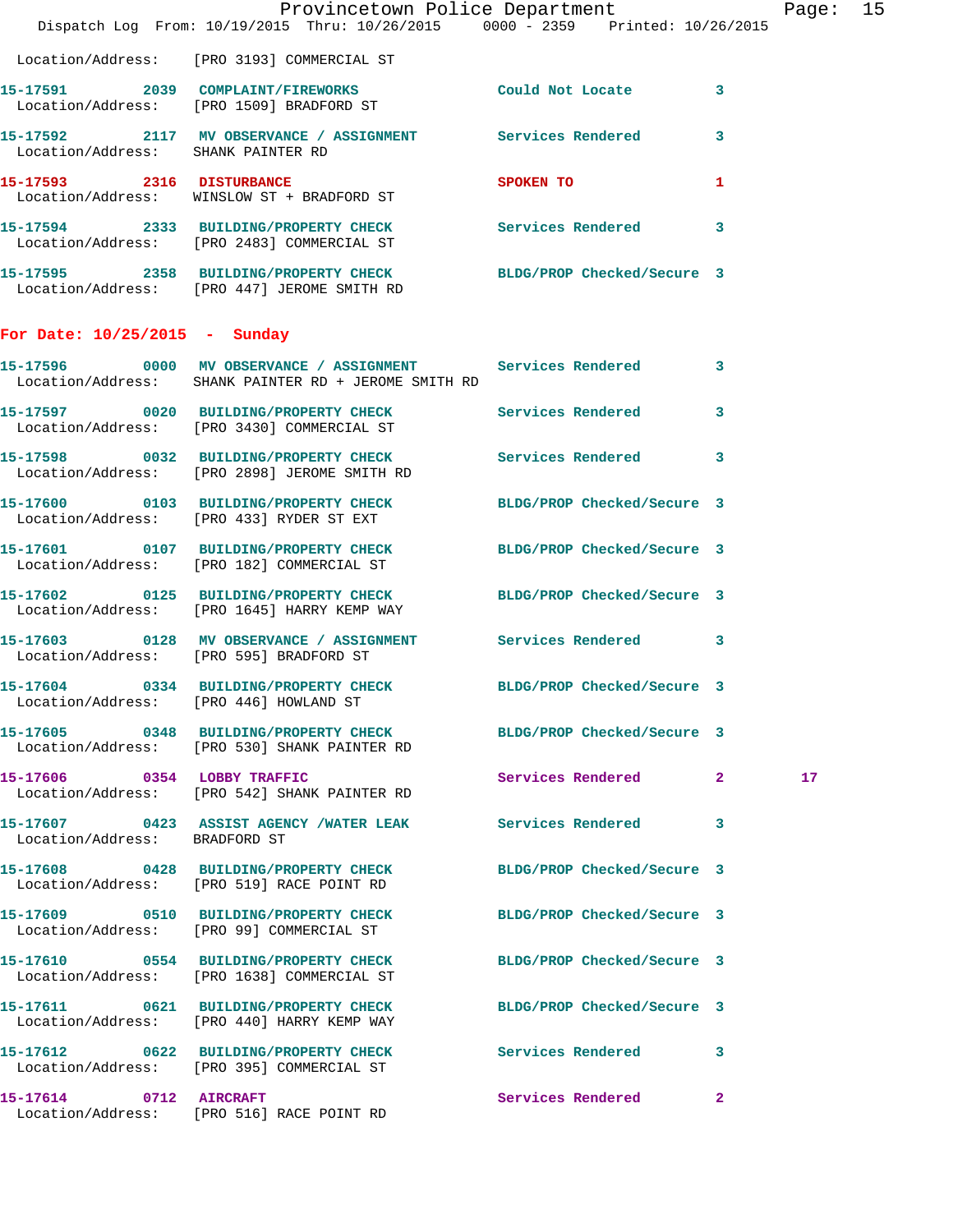|                                                                          | Dispatch Log From: 10/19/2015 Thru: 10/26/2015 0000 - 2359 Printed: 10/26/2015                                    | Provincetown Police Department |              | Page: 16 |  |
|--------------------------------------------------------------------------|-------------------------------------------------------------------------------------------------------------------|--------------------------------|--------------|----------|--|
|                                                                          | 15-17615 0837 BUILDING/PROPERTY CHECK BLDG/PROP Checked/Secure 3<br>Location/Address: [PRO 488] MAYFLOWER AVE     |                                |              |          |  |
| Location/Address: [PRO 80] CARVER ST                                     | 15-17616 0912 MEDICAL EMERGENCY/FALL                                                                              | Transported to Hospital 1      |              |          |  |
|                                                                          | 15-17617 0932 BUILDING/PROPERTY CHECK BLDG/PROP Checked/Secure 3<br>Location/Address: [PRO 3033] COMMERCIAL ST    |                                |              |          |  |
|                                                                          | 15-17619 0953 MV DISABLED<br>Location/Address: [PRO 455] COMMERCIAL ST                                            | Services Rendered 2            |              |          |  |
|                                                                          | 15-17622 1044 MV COMPLAINT<br>Location/Address: [PRO 1656] SHANK PAINTER RD                                       | Taken/Referred to Other 2      |              |          |  |
|                                                                          | 15-17623 1105 BUILDING/PROPERTY CHECK BLDG/PROP Checked/Secure 3<br>Location/Address: [PRO 447] JEROME SMITH RD   |                                |              |          |  |
|                                                                          | 15-17624 1130 BUILDING/PROPERTY CHECK<br>Location/Address: [PRO 2206] COMMERCIAL ST                               | Services Rendered 3            |              |          |  |
|                                                                          | 15-17625 1234 ANIMAL CALL/BIRD IN STORE Services Rendered<br>Location/Address: [PRO 2885] COMMERCIAL ST           |                                | $\mathbf{2}$ |          |  |
|                                                                          | 15-17626 1416 MV OBSERVANCE / ASSIGNMENT Services Rendered<br>Location/Address: COMMERCIAL ST + SNAIL RD          |                                | $\mathbf{3}$ |          |  |
|                                                                          | 15-17627 1427 COMPLAINT/TREES<br>Location/Address: [PRO 3345] OPPEN LN                                            | <b>SPOKEN TO</b>               | $\mathbf{3}$ | 1        |  |
|                                                                          | 15-17628 1438 ASSIST AGENCY / MUTUAL AID Taken/Referred to Other 3<br>Location/Address: [PRO 2499] RACE POINT RD  |                                |              |          |  |
|                                                                          | 15-17629 1513 BUILDING/PROPERTY CHECK BLDG/PROP Checked/Secure 3<br>Location/Address: [PRO 1778] SHANK PAINTER RD |                                |              |          |  |
|                                                                          | 15-17630 1530 PARK, WALK & TALK 3 Services Rendered 2<br>Location/Address: [PRO 105] COMMERCIAL ST                |                                |              |          |  |
|                                                                          | 15-17631 1551 BUILDING/PROPERTY CHECK Services Rendered<br>Location/Address: [PRO 2898] JEROME SMITH RD           |                                | 3            |          |  |
| 15-17632 1614 FOUND FRAMED PHOTO<br>Location/Address: [PRO 2754] ROUTE 6 |                                                                                                                   | Services Rendered              |              |          |  |
|                                                                          | 15-17633 1639 MV OBSERVANCE / ASSIGNMENT Services Rendered 3<br>Location/Address: CONWELL ST + HARRY KEMP WAY     |                                |              |          |  |
|                                                                          | 15-17634 1750 MV OBSERVANCE / ASSIGNMENT Services Rendered 3<br>Location/Address: BRADFORD ST EXT + W VINE ST     |                                |              |          |  |
|                                                                          | 15-17636 1850 BUILDING/PROPERTY CHECK BLDG/PROP Checked/Secure 3<br>Location/Address: [PRO 519] RACE POINT RD     |                                |              |          |  |
|                                                                          | 15-17637 1939 BUILDING/PROPERTY CHECK BLDG/PROP Checked/Secure 3<br>Location/Address: [PRO 1638] COMMERCIAL ST    |                                |              |          |  |
|                                                                          | 15-17638 1951 BUILDING/PROPERTY CHECK BLDG/PROP Checked/Secure 3<br>Location/Address: [PRO 2481] TREMONT ST       |                                |              |          |  |
| 15-17639 2032 DISTURBANCE                                                | Location/Address: [PRO 2513] ROUTE 6                                                                              | Services Rendered 1            |              |          |  |
|                                                                          | 15-17640 2156 BUILDING/PROPERTY CHECK BLDG/PROP Checked/Secure 3<br>Location/Address: [PRO 3033] COMMERCIAL ST    |                                |              |          |  |
|                                                                          | 15-17641 2214 MV DISABLED<br>Location/Address: [PRO 2558] BRADFORD ST                                             | No Action Required 2           |              |          |  |
|                                                                          | 15-17642 2331 MEDICAL EMERGENCY                                                                                   | Transported to Hospital 1      |              |          |  |

Location/Address: [PRO 3222] ALDEN ST